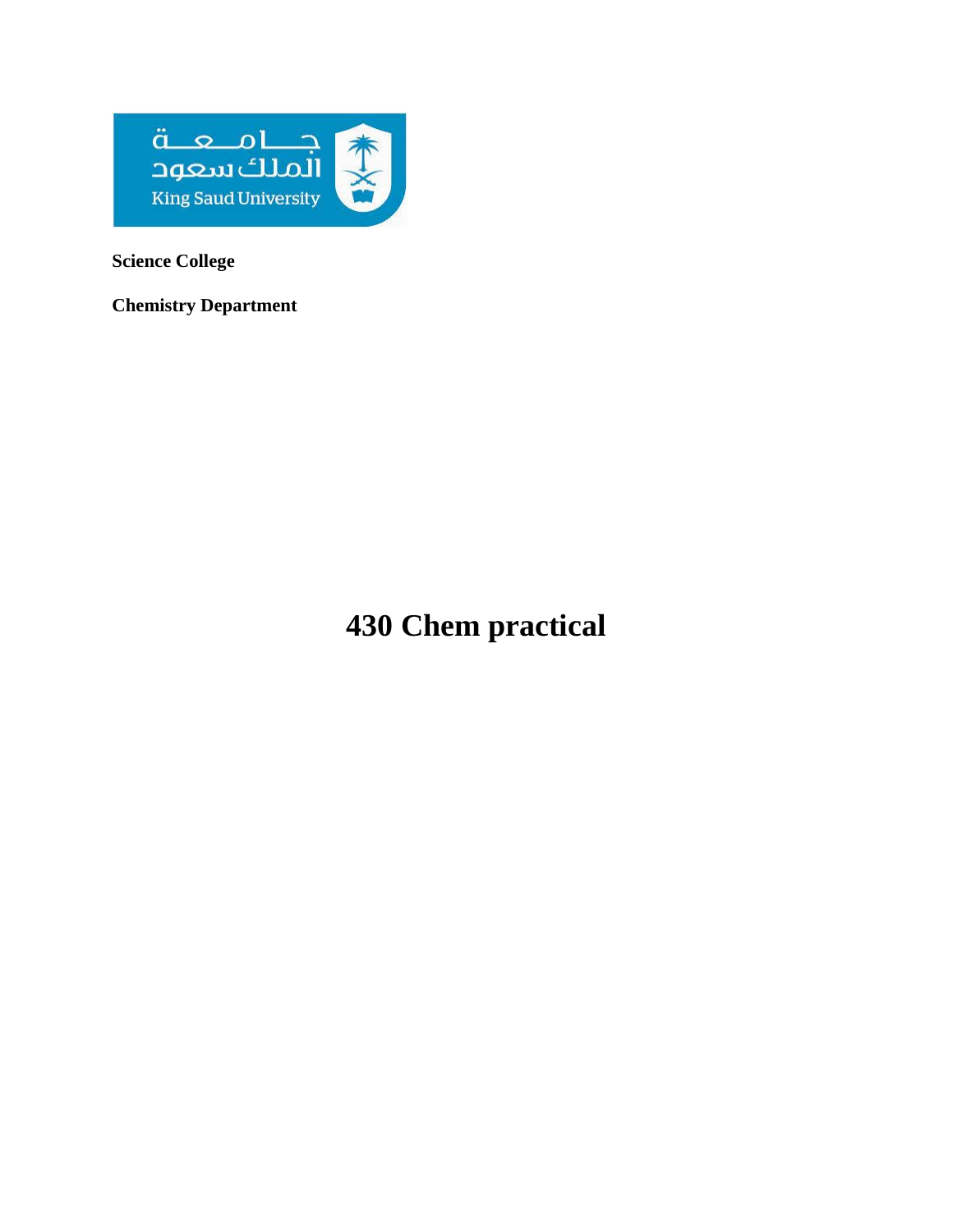### **Table of contents**

Introduction

Experiment 1: Measurement of a chemical cell (Daniel cell)

Experiment 2: Verification of Nernst equation using a concentration cell

Experiment 3: Determination of Activity Coefficients by an electrochemical method

Experiment 4: Determination of the solubility products of sparingly soluble salt

Experiment 5: Thermodynamics of a galvanic cell

Experiment 6: Difference between a galvanic cell and an electrolytic cell

Experiment 7: Verification of Tafel equation for hydrogen evolution reaction at a platinum electrode

Experiment 8: Corrosion of two different metals

Experiment 9: Cyclic voltammetric study of ferrocyanide/ferricyanide redox couple

Experiment 10**:** Hydrogen evolution reaction overpotential on different electrodes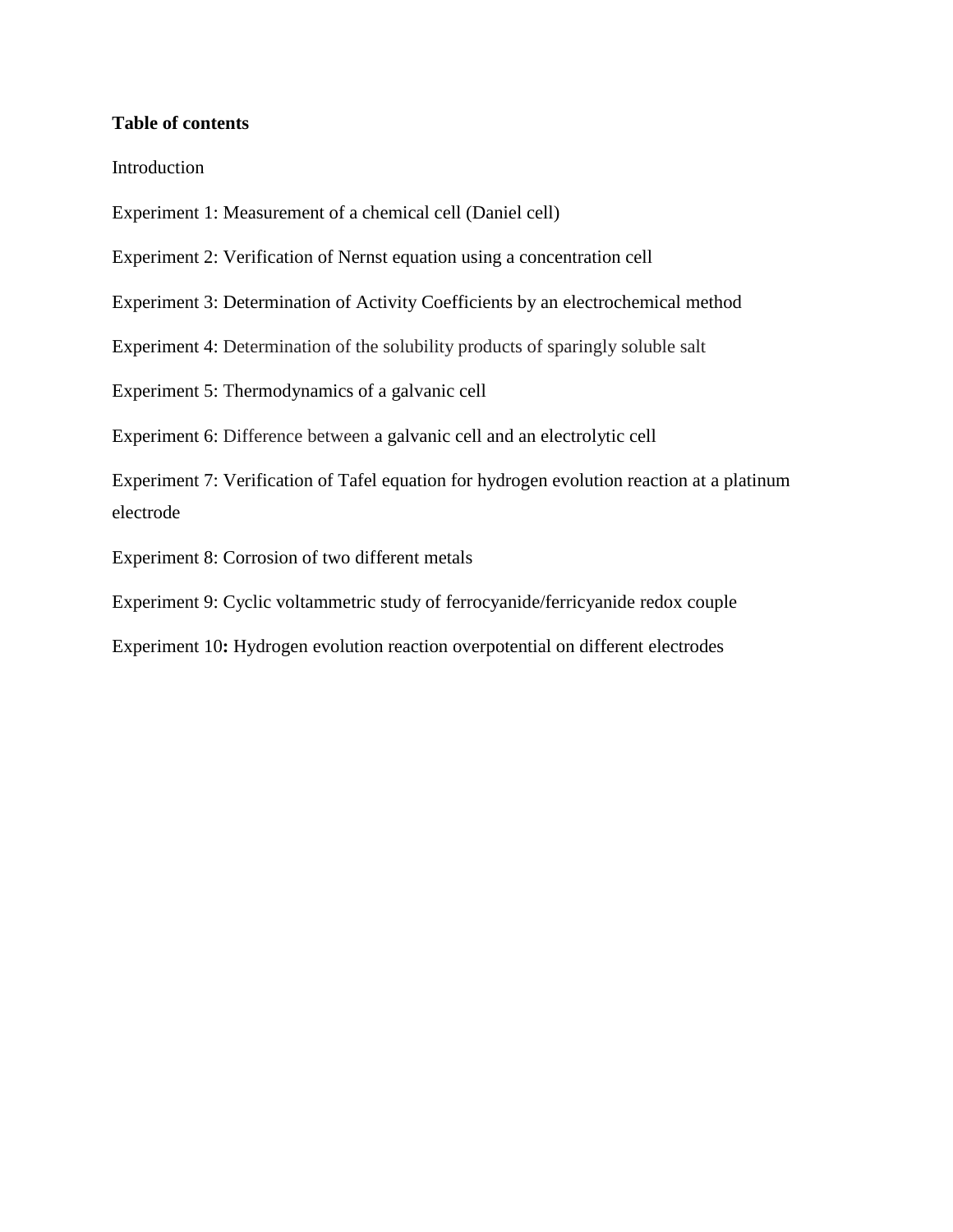### **Introduction**:

Electrochemistry is a branch of physical chemistry dealing with chemical reactions that involve electrical currents and potentials and usually occur in electrochemical cells.

This lab manual deals with practical electrochemistry in more detail from both thermodynamic (experiments 1-6) and kinetic (experiment 7) perspectives. Important application of electrochemistry are represented by experiements (8-10).

Experiments were selected to cover the topics in 430 Chem. Each experiment starts with a brief theoretical foundation, aim of the experiment followed by procedure and results processing and presentation.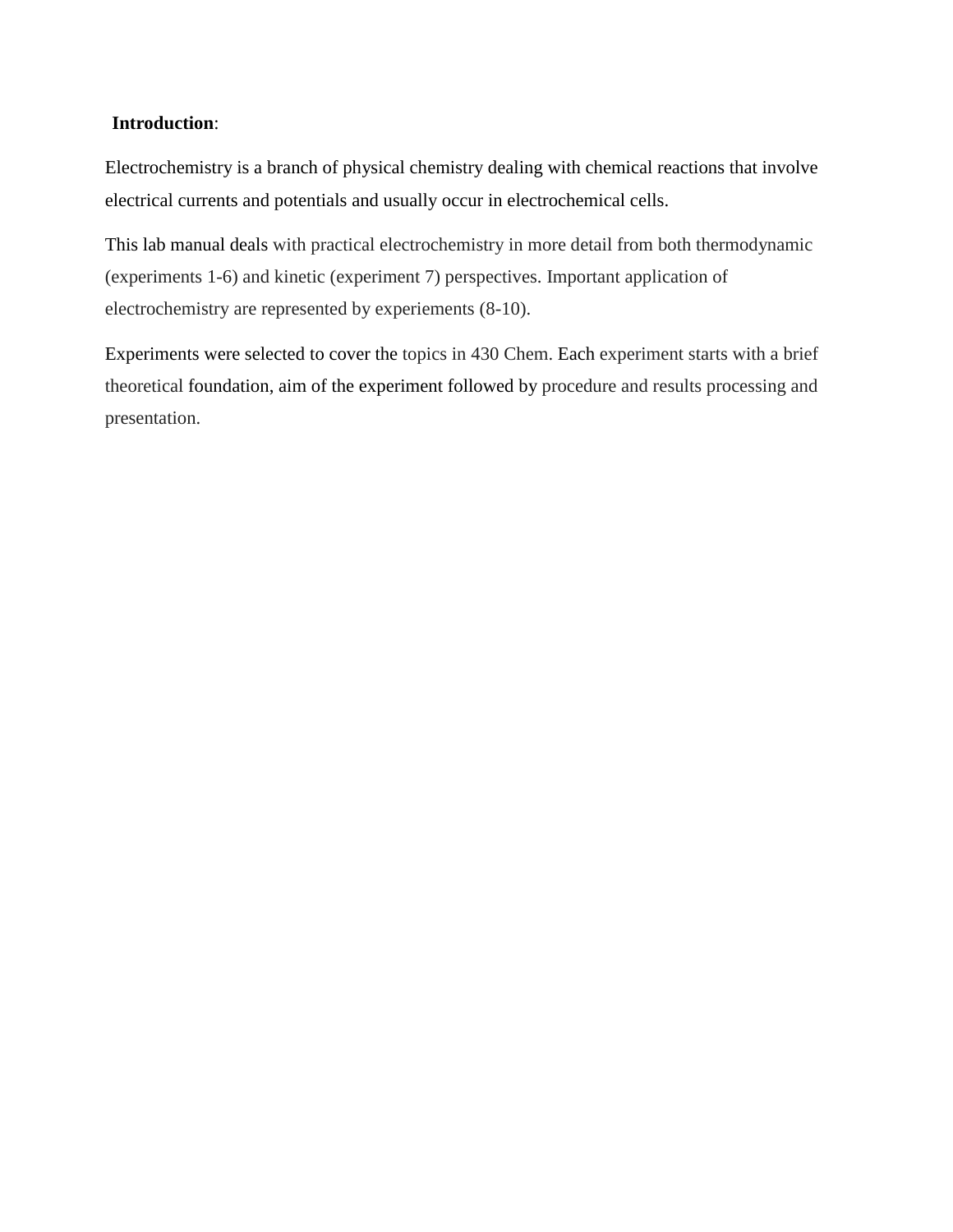# **Experiment # 1 Title of experiment:** Nernst Equation **Aim:**

- 1- To verify Nernst Equation.
- 2- To calculate the concentration of an un unknown  $[Cu^{2+}]$  by constructing a Galvanic Cell

### **Introduction:**

Chemical reactions involving the transfer of electrons from one reactant to another are called oxidation-reduction reactions or redox reactions. In a redox reaction, two half-reactions occur; one reactant gives up electrons (undergoes oxidation) and another reactant gains electrons (undergoes reduction). When immersed in water, a piece of zinc going into a solution as zinc ions, with each Zn atom giving up 2 electrons. This is an example of an oxidation half-reaction.

$$
Zn(s) \to Zn^{2+}(aq) + 2e \tag{1}
$$

Another example of reduction is the formation of solid copper from copper ions in solution.

$$
Cu^{2+}(aq) + 2e \rightarrow + Cu(s)
$$
 (2)

The redox reaction results when an oxidation and a reduction half-reaction are combined to complete the transfer of electrons as in the following example:

$$
Zn(s) + Cu^{2+}(aq) \rightarrow Zn^{2+}(aq) + Cu(s)
$$
 (3)

A measure of the tendency for a reduction to occur is its reduction potential, E, measured in units of volts. Standard reduction potentials have been measured for many half-reactions and they are listed in tables.

A galvanic cell or voltaic cell is a device in which a redox reaction, such as the one in equation (3), occurs spontaneously and produces an electric current. In order for the transfer of electrons in a redox reaction to produce an electric current and be useful, the electrons are made to pass through an external conducting wire instead of being directly transferred between the oxidizing and reducing agents. The design of a galvanic cell (shown in Figure 1 for equation (3) reaction) allows this to occur. In a galvanic cell, two solutions, one containing the ions of the oxidation half-reaction and the other containing the ions of the reduction half-reaction, are placed in separated compartments called half-cells.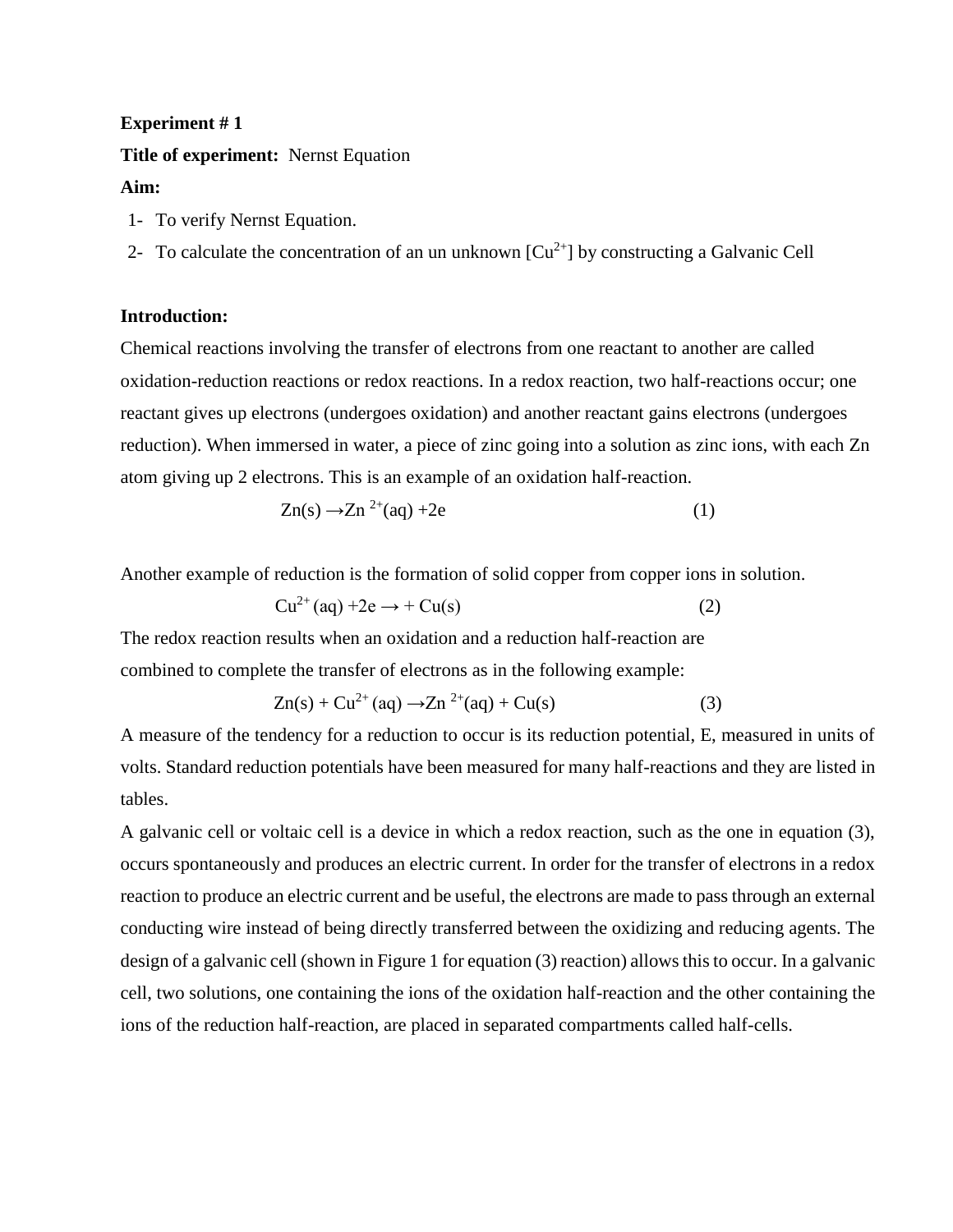For each half-cell, the metal, which is called an electrode, is placed in the solution connected to an external wire. The electrode at which oxidation occurs is called the and anode [Zn in equation (3)] and the electrode at which reduction occurs is called the cathode [Cu in equation (3)].

The two half-cells are connected by a salt-bridge which allows a "current" of

Electrons from one half-cell to the other to complete the circuit of electron current in the external wires. When the two electrodes are connected to an electric load (such as a light bulb or voltmeter) the circuit is completed, the oxidation-reduction reaction occurs, and electrons move from the anode (−) to the cathode (+), producing an electric current.



**Figure 1. Galvanic cell (or battery) based on the redox reaction in equation (3).**

The cell potential, Ecell, is a measure of the voltage that the battery can provide. Ecell is calculated from the half-cell reduction potentials:  $E_{cell} = E_{cathode} - E_{anode}$ 

At standard conditions, the standard cell potential,  $E^{\circ}$ <sub>cell</sub>, is based upon the standard reduction potentials, as shown in equation (4).

$$
E^{\circ}{}_{cell} = E^{\circ}{}_{cathode} - E^{\circ}{}_{anode}
$$
 (4)

Based on the values for the standard reduction potentials for the two half-cells in equation (4) [+0.34 V for copper cathode and –0.76 V for zinc anode and], the standard cell potential, E°cell, for the galvanic cell in Figure 1 would be:

$$
E^{\circ}
$$
cell= $+0.34$  V –  $(-0.76$  V) =  $+1.10$  V

The positive value of the voltage for  $E^{\circ}$  cell indicates that at standard conditions the reaction is spontaneous. Recall that  $\Delta G^{\circ} = -nFE^{\circ}$  so that a positive  $E^{\circ}$  a cell results in a negative  $\Delta G^{\circ}$ . Thus,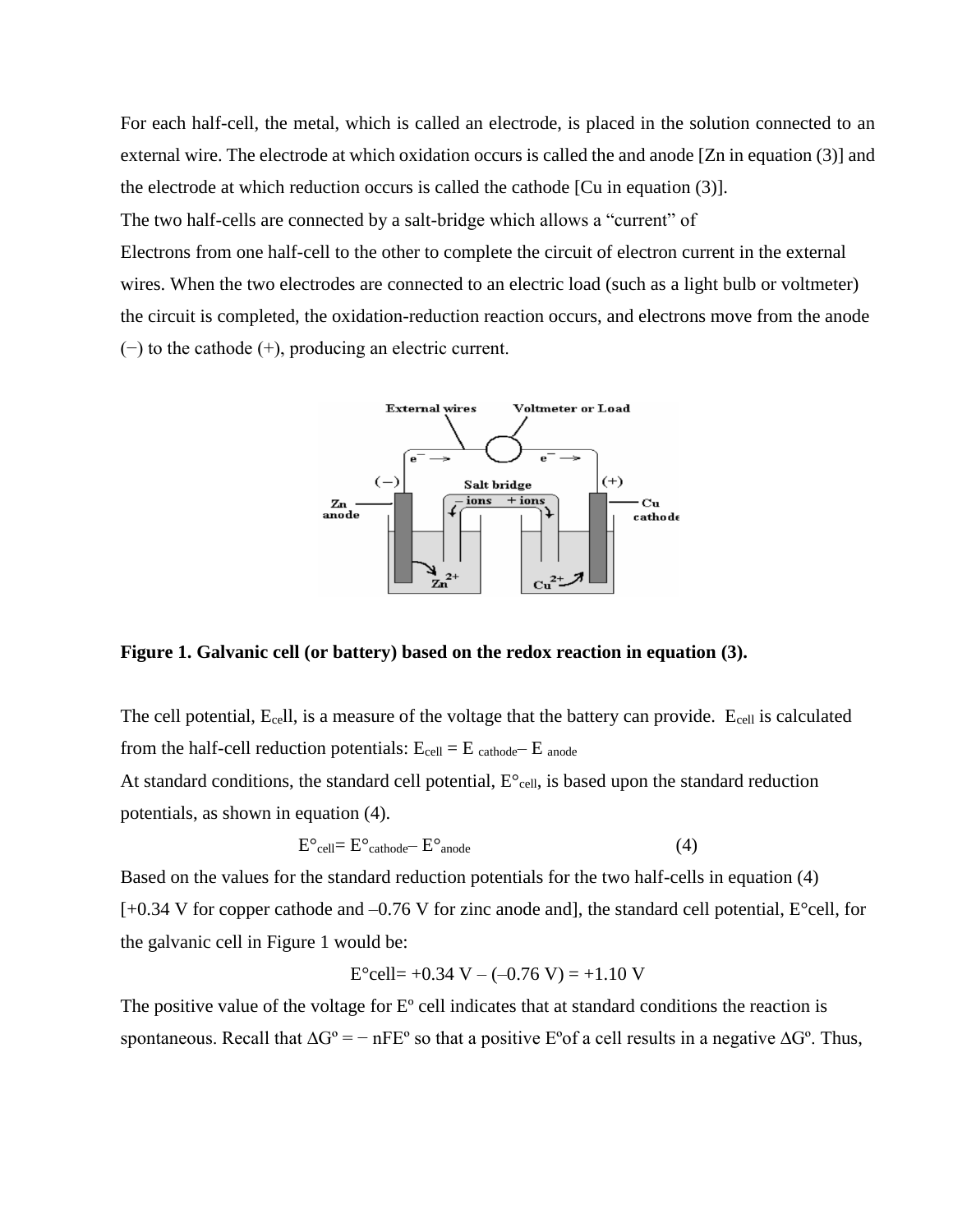the redox reaction in equation (3) would produce an electric current when it is set up as a galvanic cell.

When conditions are not standard, the Nernst equation  $(5)$ , is used to calculate the potential of a cell. In the Nernst equation, R is the universal gas constant with a value of 8.314 J/(K⋅mol), T is the temperature in K. F is the Faraday constant with a known value of 96,500 J/(V⋅mol) and n is the number of electrons transferred in the redox reaction, for example, 2 electrons in equation (3). Q is the reaction quotient for the [ion products]/ [ion reactants] of the cell.

$$
E_{cell} = E_{cell}^o - \frac{RT}{nF} lnQ
$$
\n(5)

For our equation (3) example,  $Zn(s) + Cu^{2+}(aq) \rightarrow Zn^{2+}(aq) + Cu(s)$ 

$$
Q = \frac{[Zn^{2+}]}{[Cu^{2+}]} \quad \text{and } lnQ = ln[Zn^{2+}] - ln[Cu^{2+}]
$$

For Nernst equation in equation  $(3)$ ,  $n=2$ , and this redox reaction becomes:

$$
E_{cell} = E_{cell}^{o} - \frac{RT}{nF} \ln \left[ Zn^{2+} \right] + \frac{RT}{nF} \ln \left[ Cu^{2+} \right] \tag{6}
$$

Thus we perform a series of galvanic cells, in which  $[Zn^{2+}]$  is kept constant while  $[Cu^{2+}]$  is varied,  $E_{cell}$  can be measured and it will be found to vary with ln[Cu<sup>2+</sup>].

A plot of the data obtained in which y is  $E_{cell}$  and x is ln[Cu<sup>2+</sup>] will result in a straight line: y = mx + b. For equation (6), the terms  $E^{\circ}$ <sub>cell</sub> and  $-[RT/2F]$ ln  $[Zn^{2+}]$  are constant and together they equal the intercept, b, of the line. [RT/2F] will be the constant slope, m, provided the temperature is constant.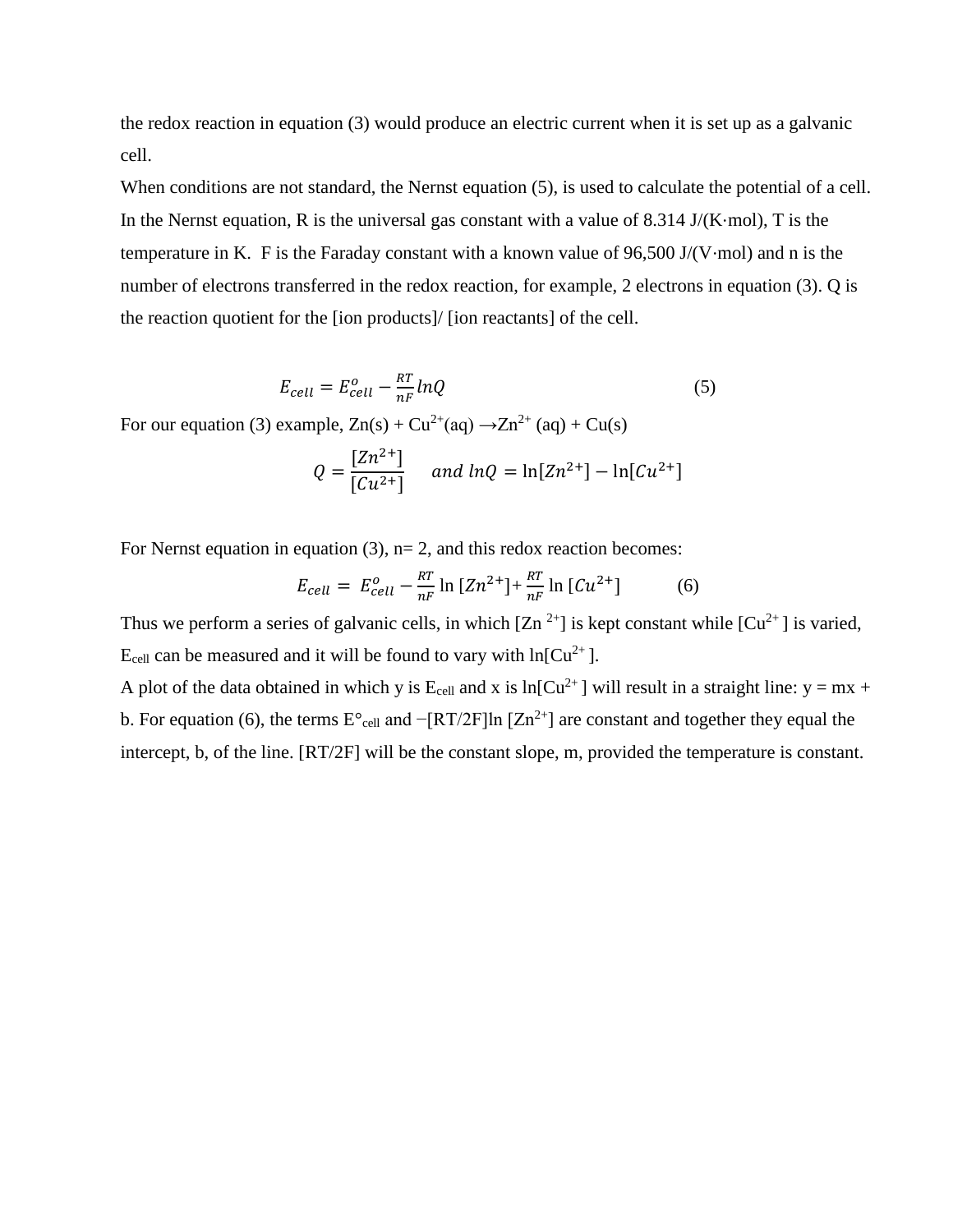

Figure 2. Nernst plot of  $E_{cell}$  vs. ln [Cu<sup>2+</sup>] with [Zn<sup>2+</sup>] constant at 1.0 M. Note the standard cell notation in the graph title for the galvanic cell.

## **Materials:**

Voltmeter , 50 mL Beakers (5), two connection leads with Alligator clips, Sand paper Zinc sheet (or electrode), solution of  $Zn(NO<sub>3</sub>)<sub>2</sub>=1 M$ . Copper strips (or electrode), Solutions of  $\lbrack Cu^{2+} \rbrack \quad 1M, 0.1M, 0.01M, 0.001M,$  and unknown solution of  $[Cu^{2+}]$ , salt bridge filled with 3M KNO<sub>3</sub>

#### **Procedure:**

- 1- Clean the Zinc with sand paper then with tab water followed with distilled water and dry. The Cu electrode is washed with immersing in 2M KCl for 1minute then with distilled water several times then dried.
- 2- Prepare the Cu half- cell by immersing the Cu sheet (or Cu electrode) in a beaker filled with 30 mL solution of  $\lbrack Cu^{2+} \rbrack = 0.001M$ .
- 3- Prepare the Zn half- cell by immersing the Zinc sheet in a beaker filled with 30 mL of 1.0 M Zn(NO3)2 next to the Cu half-cell. Connect the two half-cells with a freshly prepared salt bridge. Connect the copper and zinc electrodes to the correct voltage probe leads in the pH meter adjusted to read potential.
- 4- Measure and record the cell potential in your laboratory notebook using the same technique (5- 10 second immersion) with the voltage probe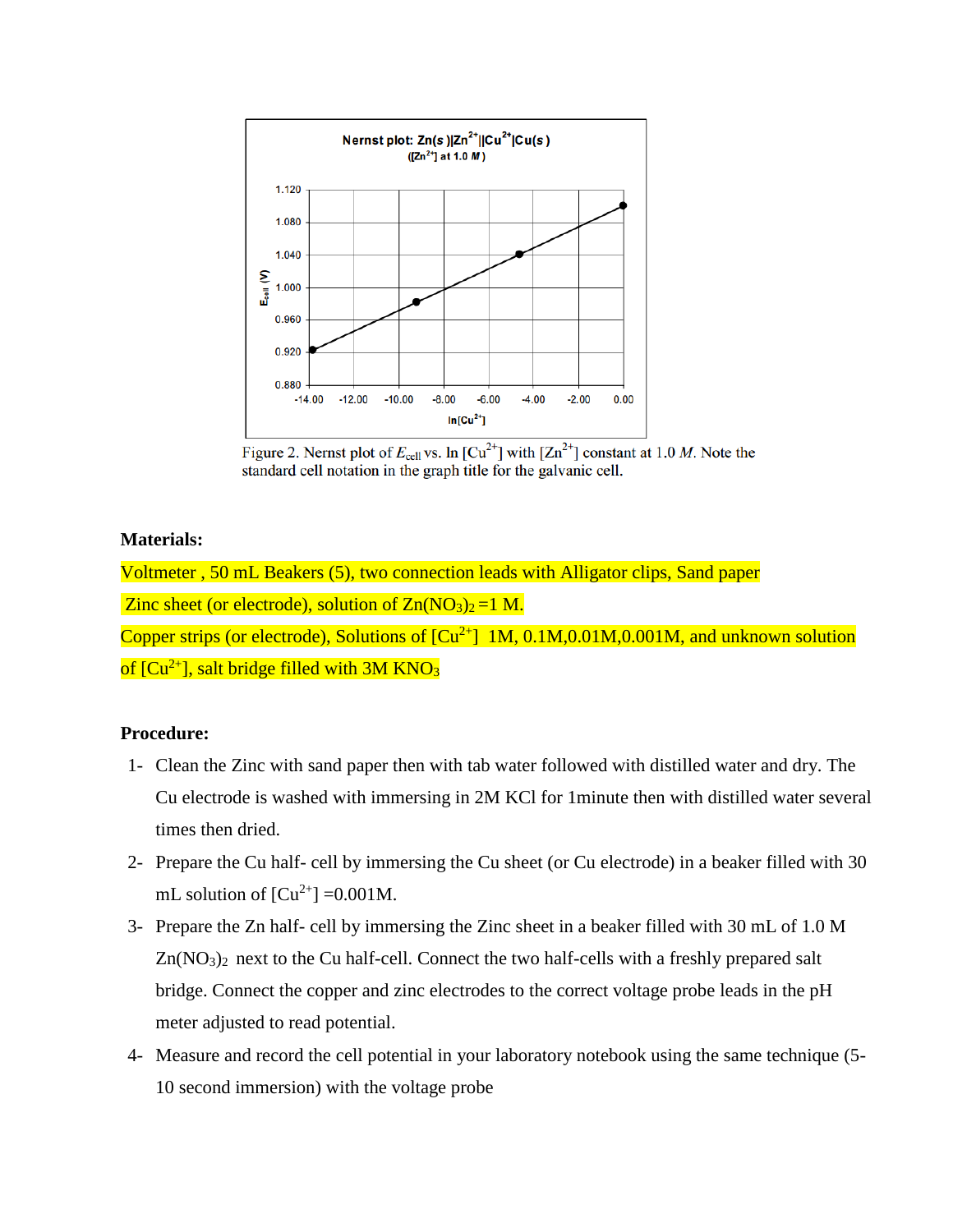Repeat the previous procedure by changing the concentration of Solutions of  $\lbrack Cu^{2+} \rbrack$  in order of increasing concentration. Then, in the same way, measure the  $E_{cell}$  for the unknown  $Cu^{2+}$ to 0.01M, 0.1M,1 M, and the unknown solution of  $[Cu^{2+}]$ . Be careful to wash the Cu electrode each time with distilled water and dry.

# **Results:**

1. Record the measured voltage values in a table as shown below in your notebook.

| $[Cu^{2+}]$  |         |        |       | 4    |       | Unknown |
|--------------|---------|--------|-------|------|-------|---------|
| solution     | 0.0001M | 0.001M | 0.01M | 0.1M | 1.0 M | ??      |
| Voltage      |         |        |       |      |       |         |
| (V)          |         |        |       |      |       |         |
| <b>Notes</b> |         |        |       |      |       |         |
|              |         |        |       |      |       |         |

- 2. Plot the Nernst equation,  $E_{cell}$  vs  $ln[Cu^{2+}]$ .
- 3. Record the voltage value of an unknown solution of  $[Cu^{2+}]$ .
- 4. Use the data to find from the constructed graph of  $[Cu<sup>2+</sup>]$  the concentration of the unknown solution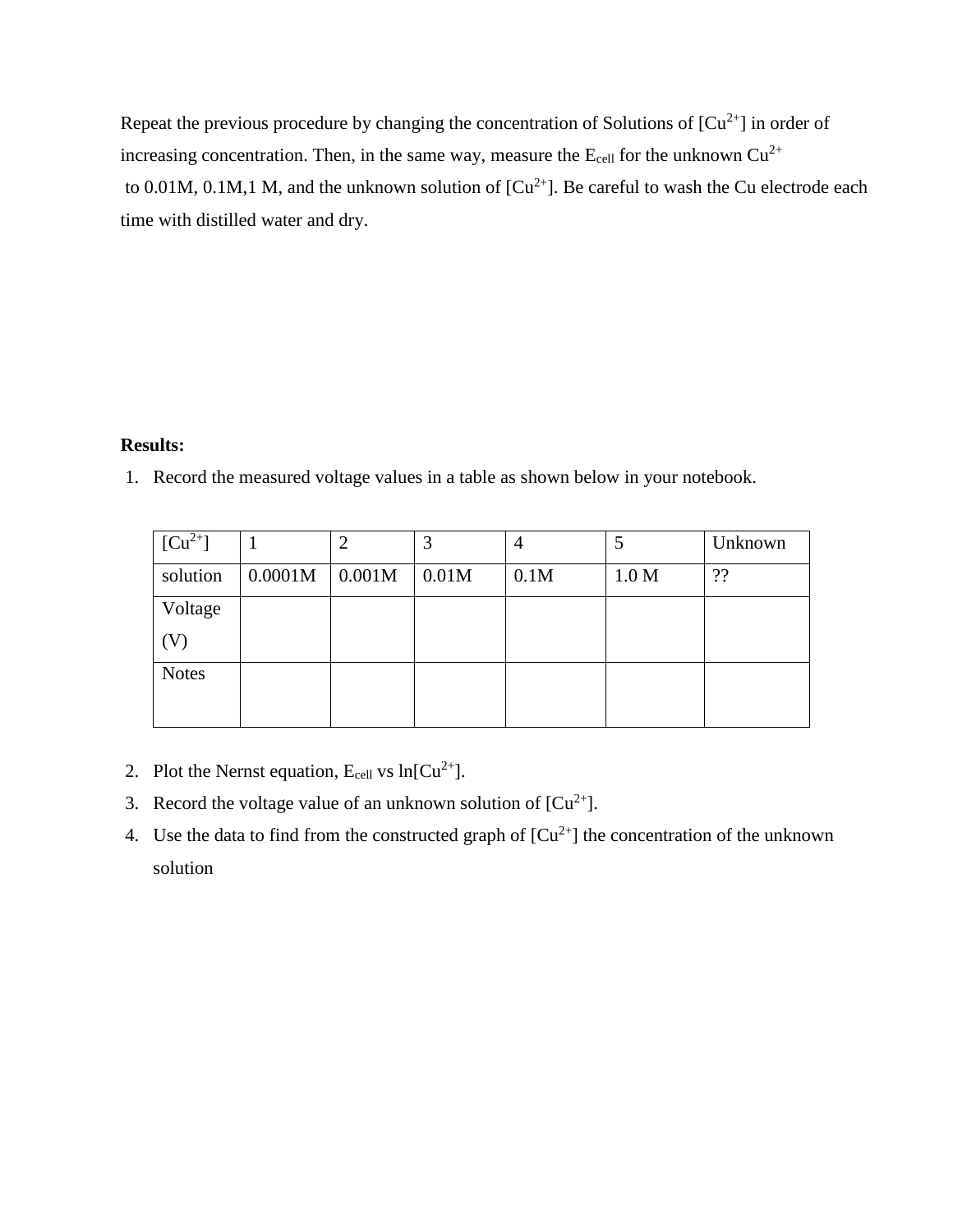**Title of experiment:** Verification of Nernst equation using a concentration cell

#### **Aim:**

To demonstrate the concentration-dependence of the potentials of the half cells with different electrolyte concentrations

## **Introduction:**

The magnitude of the potential difference in Nernst equation depends on the potential difference between metals, concentration and temperature. The general relationship is given by the following equation (1)

$$
E_{cell} = E_{cell}^o - \frac{RT}{nF} lnQ
$$
 (1)

If the anode and the cathode are the same metal, we will have a concentration cell.

A concentration cell acts to dilute the more concentrated solution and concentrate the more dilute solution, creating a voltage as the cell reaches an equilibrium. This is achieved by transferring the electrons from the cell with the lower concentration to the cell with the higher concentration. The Nernst equation is given by:

$$
E = E^o - \frac{0.0257}{n} \ln \frac{[cu^{2+}]anode}{[cu^{2+}]cathode}
$$
 (2)

 $E^{\circ}$ cell =  $E^{\circ}$ cathode —  $E^{\circ}$ anode =  $zero$ 

$$
E = -\frac{0.059}{n} \log \frac{[cu^{2+}]anode}{[cu^{2+}]cathode}
$$
 (3)

In this experiment, we will demonstrate the dependence of the potential on concentration by using two different concentrations cupper metal. The reactions in anode and cathode are:

> Less concentrated is anode  $Cu(s) \rightarrow Cu^2+(aq)A + 2e^-$ More concentrated is cathode  $Cu^{2+}(aq)C + 2e^- \rightarrow Cu(s)$

The net reaction is  $Cu^{2+}(aq)C \rightarrow Cu^{2+}(aq)A$ 

The difference in concentration leads to a concentration gradient and produces a voltage difference and a current flow where oxidation occurs in the anode to increase the concentration of  $Cu^{2+}$  in the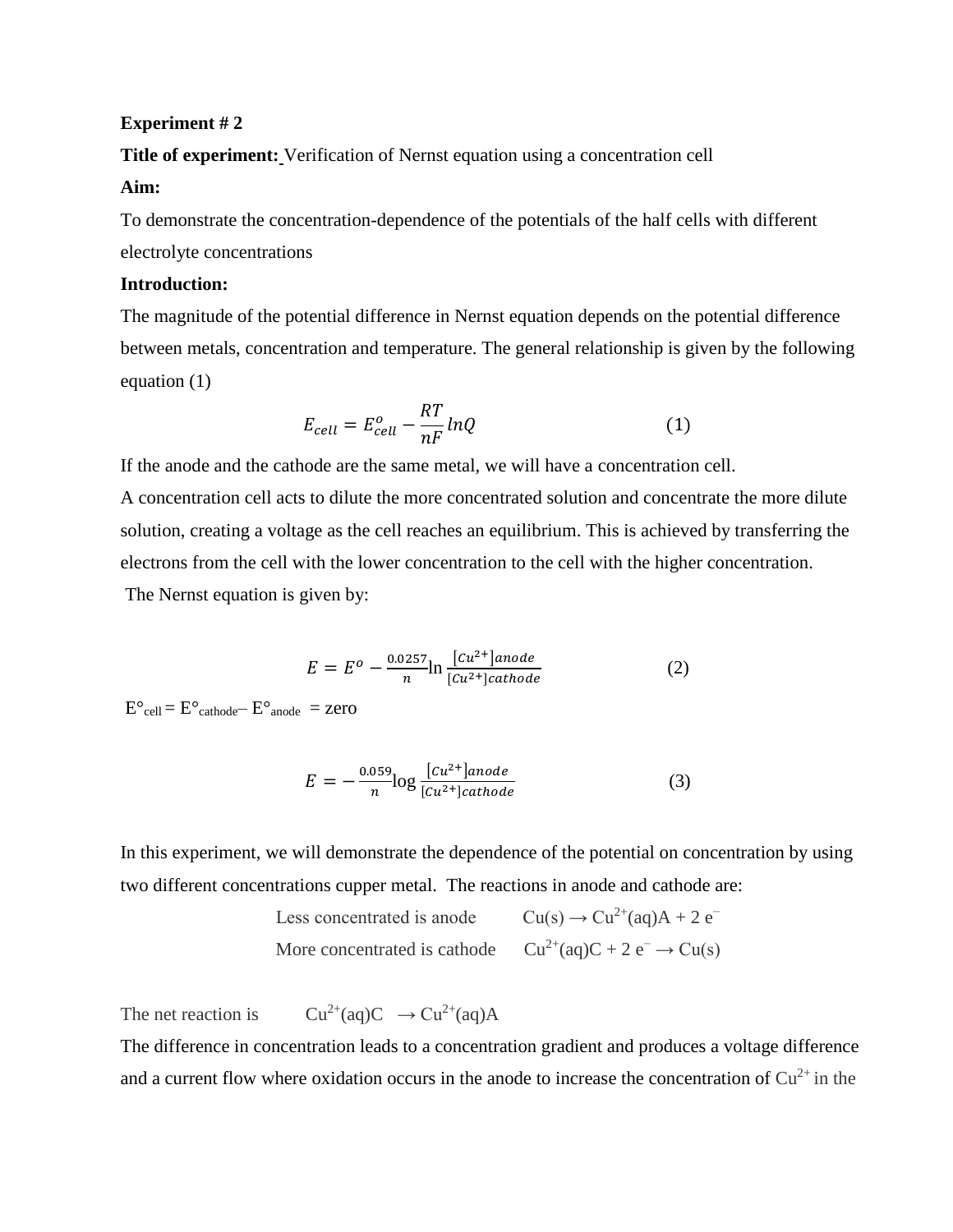solution and reduction occurs in the cathode to decrease the concentration of  $Cu^{2+}$ . The voltage decreases until the  $Cu^{2+}$  concentration of both sides is equal and the voltage approaches zero.

# **Materials:**

Voltmeter, 50 mL Beakers (2), two connection leads with Alligator clips, sand paper ,Cu strips (or sheets), solutions of Copper sulfate 1M- 0.010  $\lceil Cu^{2+} \rceil$ , salt bridge filled with 3M KNO<sup>3</sup>

# **Procedure:**

1. Each pair of students will get 2 sheets of Cu. The Cu sheets are washed with distilled water then dried.

2. Fill a clean 50-mL beaker with 30 mL of 1 M CuSO<sup>4</sup> solution. Connect the alligator lead to the Cu Sheet and immerse half of the sheet into the solution. Plug the lead into the positive side of the voltmeter; this is your cathode half-cell.

2.Prepare the anode Cu half-cell by immersing the Cu sheet into a beaker filled with 30 mL solution of  $[Cu^{2+}] = 0$ . 1M. Connect the alligator clip to the copper sheet in the beaker and plug the lead into the negative side of the voltmeter.

3. Be sure the dial on the voltmeter is set to DC Volts and after 30 seconds record the voltage. Does this voltage reading make sense? Record the voltage every 10 seconds until it reaches equilibrium.

4. Put the Voltmeter on hold. Dispose of the 1 M solution in the cathode half -cell and fill a clean beaker with 30 mL of 0.010 M CuSO<sup>4</sup> solution. Add a fresh solution in the anode half –cell 0.001

M. Turn on the Voltmeter. After about 10 seconds, read the voltage.

5. Record the results in the table below.

6. Put the Voltmeter on hold after the voltage reach equilibrium. Add 20 mL of distilled water in the cathode half –cell. Read the voltage. What do you notice?

# **Results:**

Report your data in the table below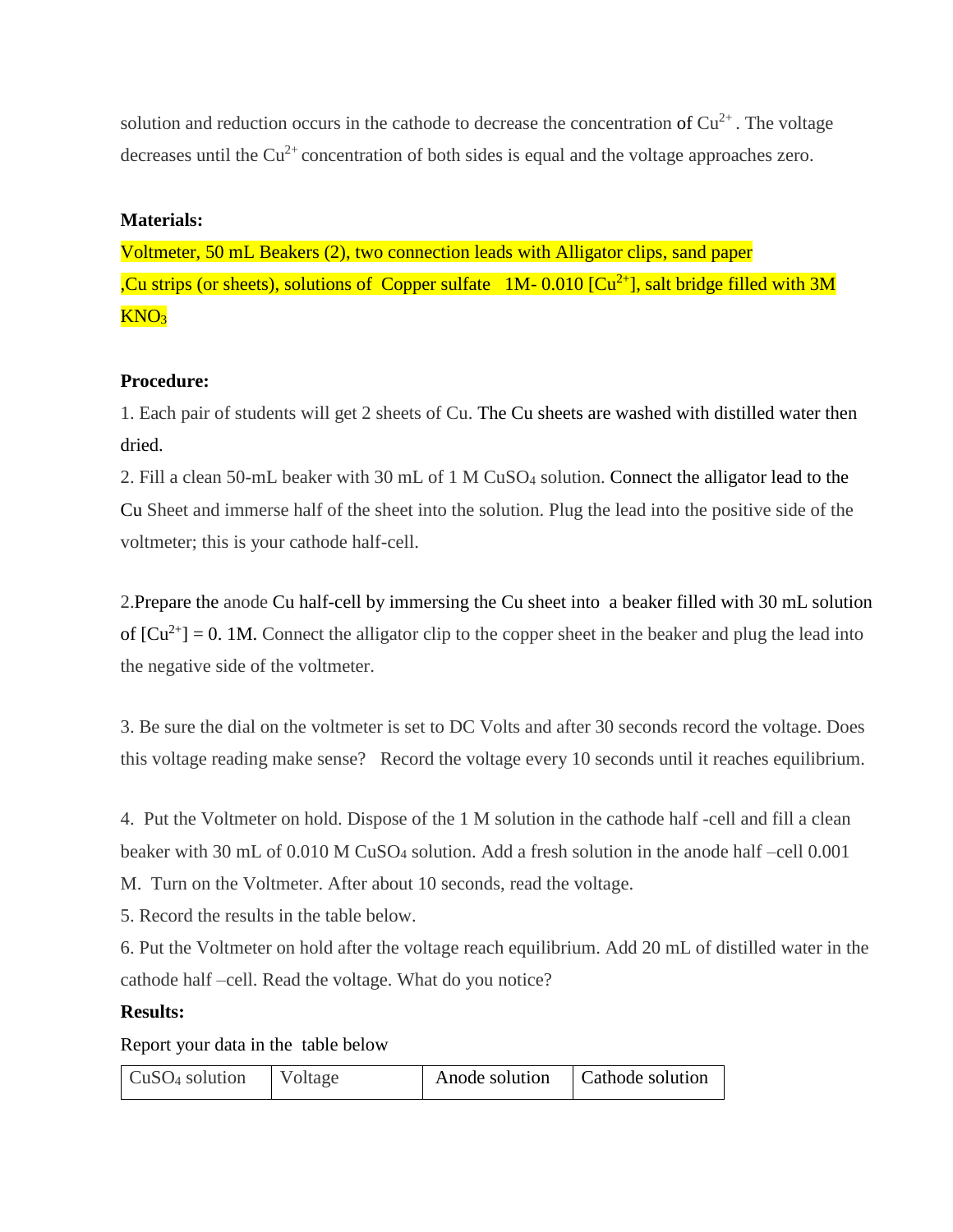| 0.10M/1 M           |  |  |
|---------------------|--|--|
| $\mid 0.001M/0.01M$ |  |  |
| Dilution of         |  |  |
| cathode solution    |  |  |

# **Report:**

- 1. From your observations, for every combination of difference electrolyte concentration, does the potential difference decreases with time? Why?
- 2. Compare the measured & theoretical values for these cell potentials.

From your experiment, result which deviate greatly from the theoretical value may arise when more concentrated (1.0M/0.1M) OR when highly diluted (<0.001M) solutions are used. Give your reasons.

3. What is your conclusion?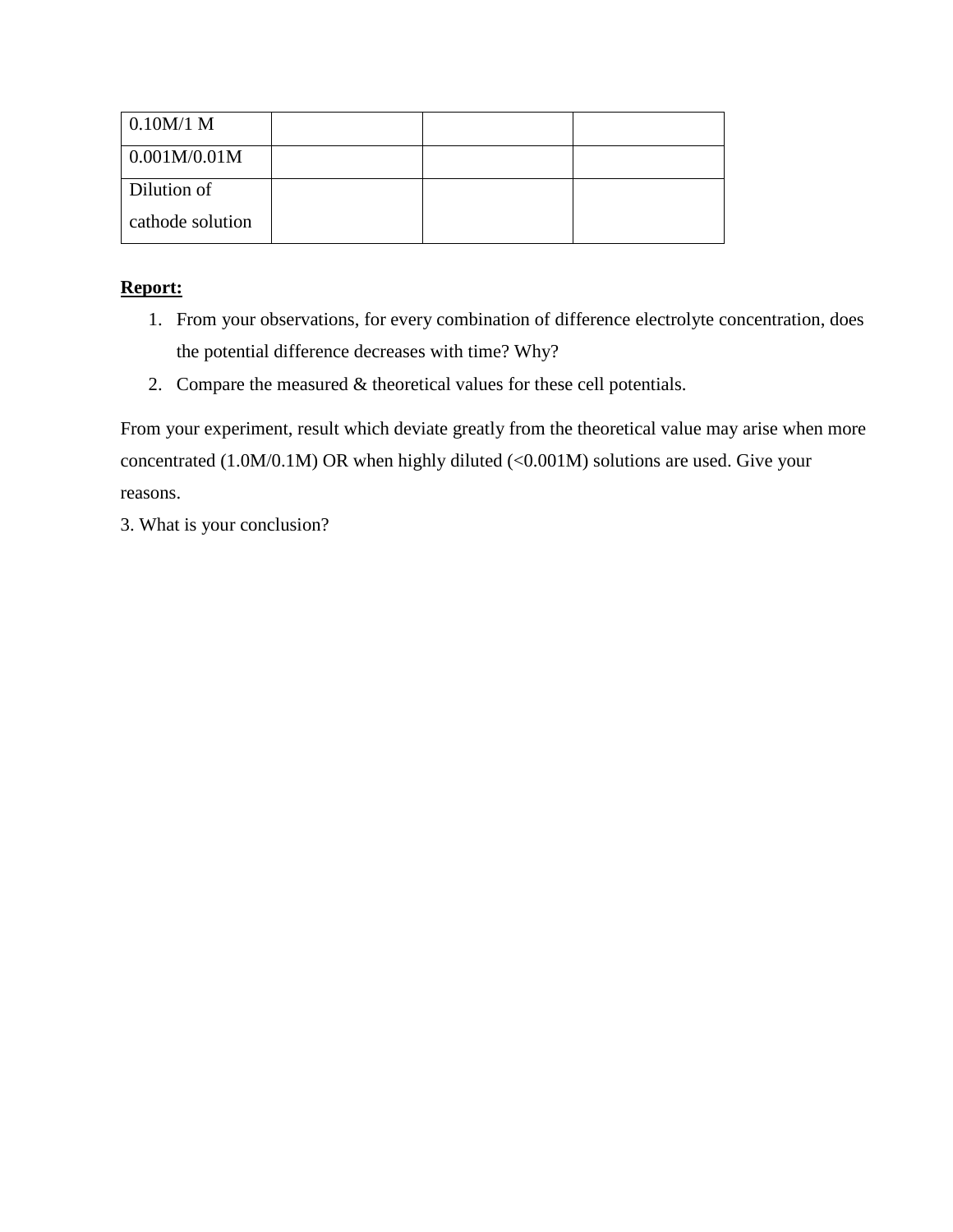**Title of experiment:** Determination of Activity Coefficients by an electrochemical method

#### **Aim:**

Determination of activity coefficients of zinc chloride solution

## **Introduction:**

The activity coefficient  $\gamma$ , based upon molality (m) is defined as:

$$
a = m \gamma \tag{1}
$$

where  $\alpha$  is the activity,  $\gamma$  is activity coefficient.

An ideal solution is defined as one for which  $\gamma$  is unity, but for a non-ideal solution, it differs from unity. However, even for non-ideal solutions, in the limit of zero ionic strength, the activities of ions are equal to their concentrations. The activity coefficients, thus, become unity in the limit of zero ionic strength. The ionic strength I is defined by the expression;

$$
I = \frac{1}{2} \sum C_i Z_i^2 \tag{2}
$$

where C is the concentration and Z is the charge of the ions of type i.

The Debye-Hückel "limiting law" predicts the mean ion activity coefficient  $(\gamma)_\pm$  by the equation:

$$
\log(\gamma)_{\pm} = -A |Z_{+}Z_{-}| \sqrt{I}
$$
 (3)

where  $Z_{+}$ ,  $Z_{-}$  are the charges of anion and cation respectively. The constant A has the value 0.509 at 25 °C for aqueous solutions. For 1:1 (uni-univalent) electrolytes the ionic strength equals the concentration,  $I = C$ .

There are several methods for the determination of activity coefficients. The measurement of electromotive force of a cell is one of the most convenient methods.

Consider the following cell:

$$
Zn| ZnCl_2(xM)|AgCl)| Ag
$$

The reactions in anode and cathode are:

$$
Zn(s) \rightarrow Zn^{2+}(aq) + 2e \tag{5}
$$

 $2\text{AgCl} + 2\text{e} \rightarrow 2\text{Ag} + 2\text{Cl}^{\cdot}$  (aq) (6)

The net reaction is: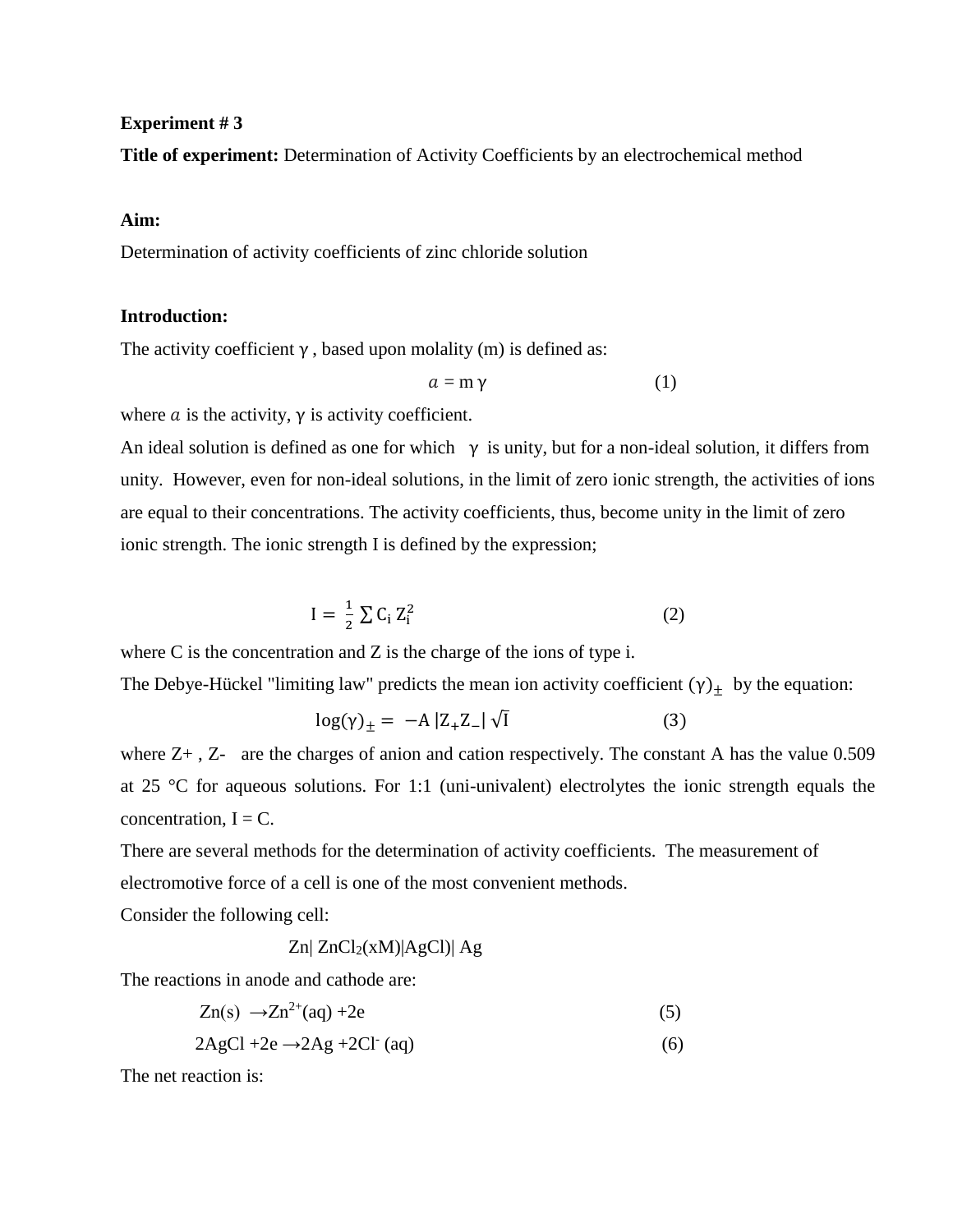$$
Zn(s) + 2AgCl \rightarrow Zn^{2+}(aq) + 2Ag + 2Cl^{(eq)} \tag{7}
$$

The potential of this cell) is given by

$$
E = E_{cell}^{o} - \frac{RT}{2F} \ln a_{Zn^{2+}} a_{Cl}^{2}
$$
 (8)

where  $a_{Zn^{2+}}$  is the activity of  $Zn^{2+}$  and  $a_{Cl}$ -is the activity of Cl<sup>-</sup>. Zinc metal and silver metal activities are considered equal to unity:

Since we can only measure the mean ionic activity of  $ZnCl_2 (a<sub>±</sub>)$  is given by the expression

$$
a_{\pm} = (a_{Zn^2} + a_{Cl}^2)^{1/3} \tag{9}
$$

Substituting  $(a_{\pm})$  in equation (8) gives

$$
E = E_{cell}^o - \frac{RT}{2F} \ln a_{\pm}^3 \tag{10}
$$

$$
E = E_{cell}^o - \frac{3RT}{2F} \ln a_{\pm} \tag{11}
$$

Mean ionic activity is related to mean molality ( $m_{\pm}$ ) and mean activity coefficient ( $\gamma_{\pm}$ ) as

$$
a_{\pm} = m_{\pm} \gamma_{\pm} \tag{12}
$$

$$
E = E_{cell}^o - \frac{3RT}{2F} \times \ln(m_\pm, \gamma_\pm)
$$
 (13)

$$
E = E_{cell}^o - \frac{3RT}{2F} \times \ln(m_\pm) - \frac{3RT}{2F} \times \ln(\gamma_\pm) \quad (14)
$$

$$
E + \frac{3RT}{2F} \times \ln(\gamma_{\pm}) = E_{cell}^{0} - \frac{3RT}{2F} \times \ln(m_{\pm})
$$
 (15)

At 25°C this equation becomes

$$
ln \gamma_{\pm} = \frac{E_{cell}^0 - \text{E} - 0.0385 \text{ln} m_{\pm}}{0.0385} \tag{16}
$$

Equation (16) is used to calculate mean activity coefficient ( $\gamma_{\pm}$ ) mathematically at a known molality.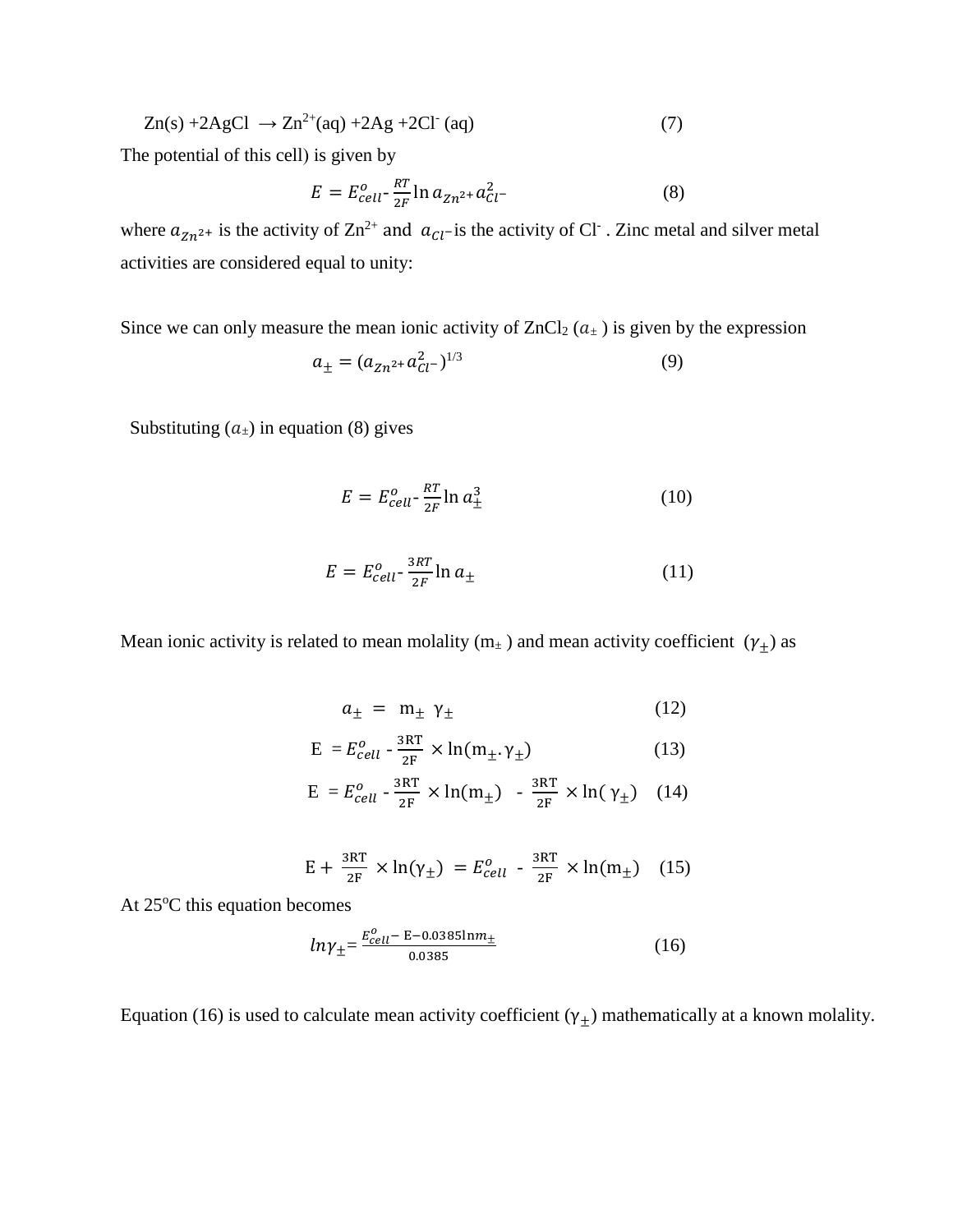# **Materials:**

Ag rod, Zn electrode or sheet, sand paper, pH meter, two connection leads with Alligator clips. Different concentration of  $ZnCl<sub>2</sub>$  solution (0.0005, 0.001, 0.003, 0.005, 0.008 M).

# **Procedure:**

- 1. Clean the Ag rod and Zn electrode by the sand paper then wash with tab water followed with distilled water and dry.
- 2. Start with the lowest concentration of  $ZnCl<sub>2</sub>$ , add 50 mL of 0.0005M into the beaker, hold Zn electrode with Alligator clips then immerse the Zn electrode from the top.
- 3. Close the tip of the Lugin tube with filter paper and be sure that no solution is dripping then fill the tube with saturated KCl solution. Be sure no bubbles are present. Add a few drops of AgNO3 until a white ppt of AgCl is formed at the bottom. Hold the Ag with the Alligator clips then immerse the Ag electrode and be sure that it touches the white ppt of AgCl.
- 4. Turn on the Voltmeter, choose the potential mode and put on stand by. Connect the Zn electrode to the anode and Ag electrode to the cathode.
- 5. Turn on the Voltmeter on potential mode, wait for 5 seconds then record reading.
- 6. Turn the Voltmeter to stand-by mode and change the  $ZnCl<sub>2</sub>$  into 0.001M.
- 7. Repeat the previous steps until you record the potential of all solutions.

# **Results:**

Fill up the following table

| ZnCl <sub>2</sub> (M) | Potential reading from Voltmeter | Left side of eq. 16 |
|-----------------------|----------------------------------|---------------------|
| 0.0005                |                                  |                     |
| 0.001                 |                                  |                     |
| 0.003                 |                                  |                     |
| 0.005                 |                                  |                     |
| 0.08                  |                                  |                     |
|                       |                                  |                     |

# **Report:**

1. Calculate  $\gamma_{\pm}$  for each concentration of ZnCl<sub>2</sub> from eq. 16 and from the simple Debye Huckel equation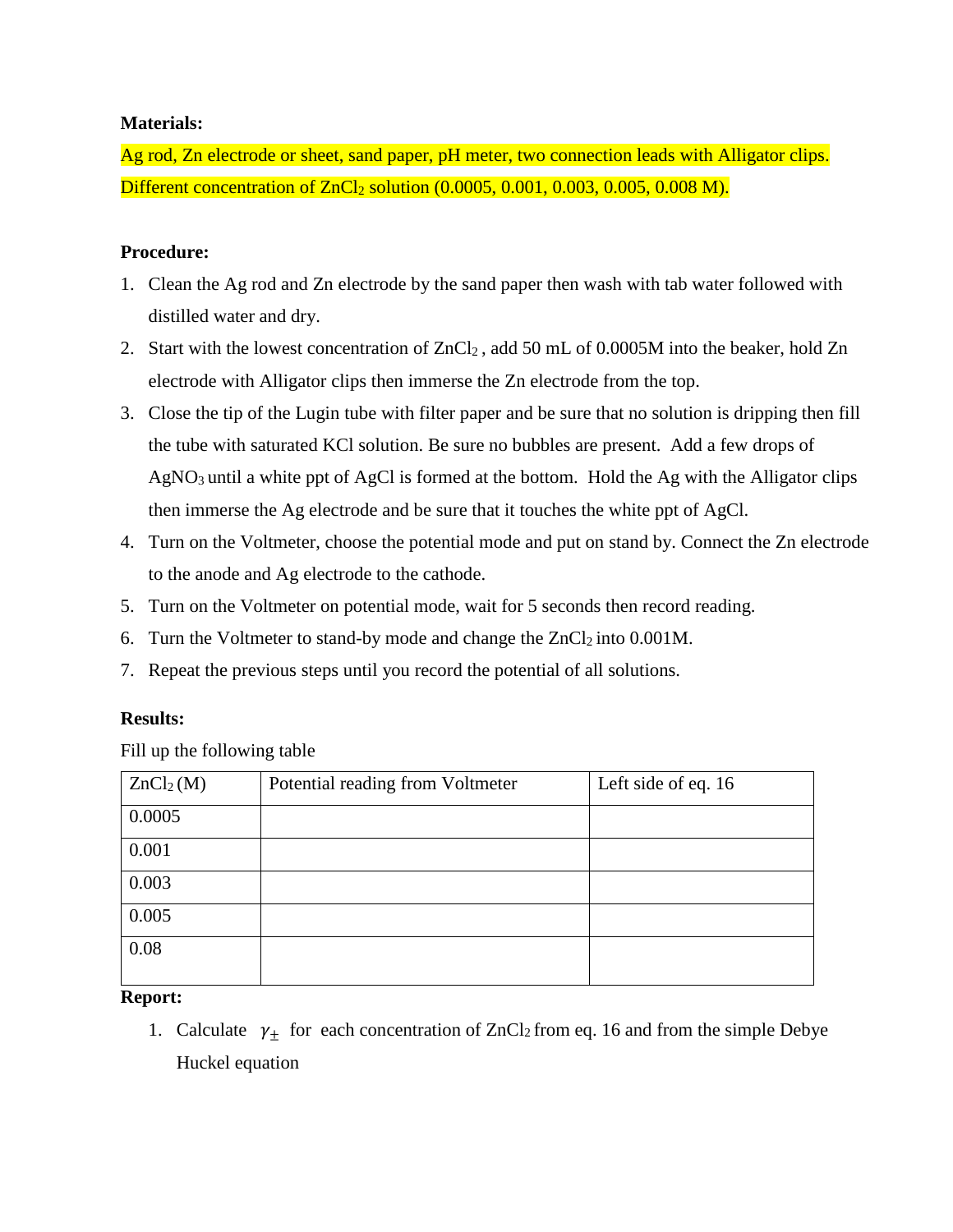$\log(\gamma)_\pm = -0.5 |Z_+Z_-| \sqrt{I}$ 

2. Discuss the relation of  $\gamma_{\pm}$  with concentration from your data.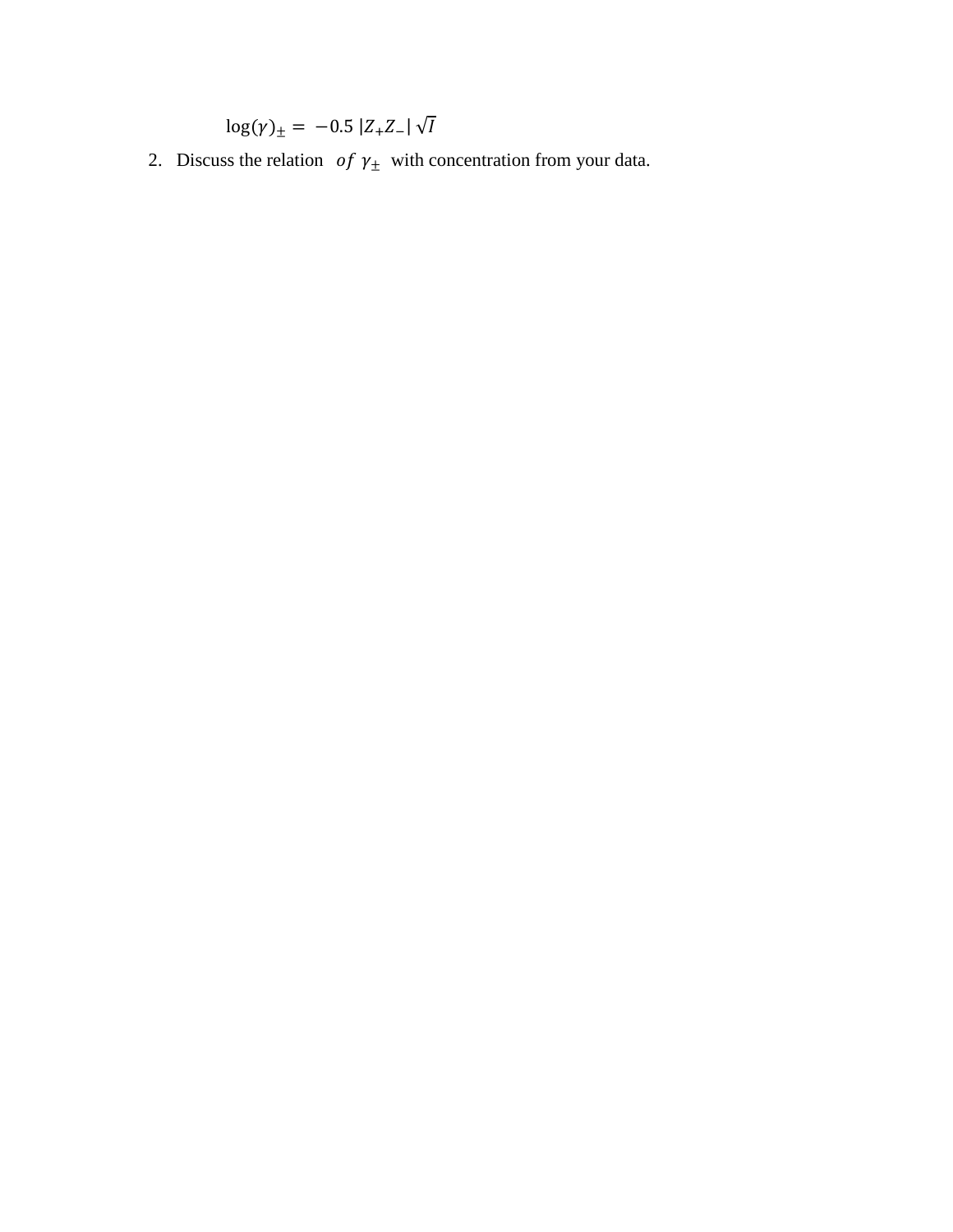**Title of experiment**: Determination of the solubility products of sparingly soluble salt **Aim:** 

To use a concentration cell made from two  $Ag(s)/Ag^+(aq)$  electrodes to determine the solubility product of the three silver halides AgCl, AgBr and AgI.

### **Introduction:**

A concentration cell is constructed from two half-cells, which are identical, except that the concentration of the ionic species to which the electrode is sensitive is different on the two sides of the cell. Such a cell can be used to measure the solubility product of a sparingly soluble salt. In one half-cell the concentration

of these ions is known, in the other it is determined by the solubility product of the salt under investigation. The ratio of the two concentrations (more accurately, activities) determines the potential of the cell.

A concentration cell used here can be expressed as:

$$
Ag(s) / AgX(s) / KX(aq)
$$
:  $KNO_3(aq, satal.) / AgNO_3(aq) / Ag(s)$ 

where X refers to the halide ion.

The cell potential is the difference between the cathode potential (right half-cell R) and the anode potential (left half-cell L) and is always positive; otherwise, the process runs in the other direction. The cathode is the electrode with the higher potential. It is the positive pole in a galvanic cell. The processes which take place at the cathode are always reductions. Cations are deposited, non-metals go into solution as anions, oxidizing agents are reduced.

The potential E is generally calculated from the two standard potentials  $E<sup>o</sup>$  by subtracting them, together with a second expression, which takes the activities of the participating substances into account. As in the law of mass action, the substance on the right appears in the numerator, the substance on the left in the denominator. In this case, we have:

$$
E = E_{Ag}^{o} + \frac{RT}{F} ln a_{Ag^{+},R^{-}} E_{Ag}^{o} - \frac{RT}{F} ln a_{Ag^{+},L} = \frac{RT}{F} ln \frac{a_{Ag^{+},R}}{a_{Ag^{+},L}}
$$
(1)

Where  $a_{\text{Ag+},R}$  is the activity of the silver ions in the silver nitrate solution of known concentration and  $a_{\text{Ag}+,L}$  is the activity of the silver ions in the potassium halide / silver halide solution. Measurement of potential of a concentration cell such as the above, can be used to determine solubility products. For this purpose, one half-cell containing a saturated solution of the substance is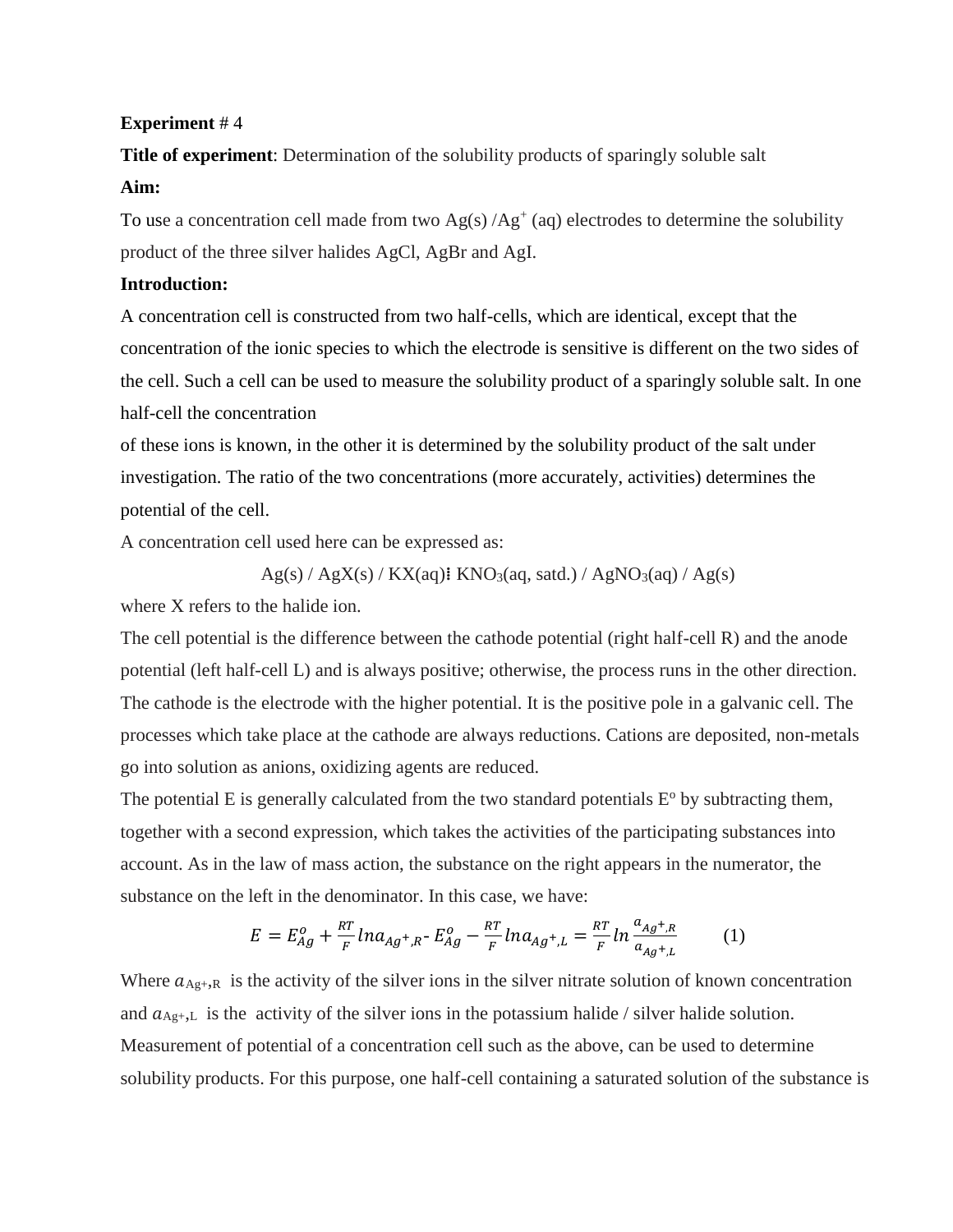connected to a second half-cell containing a solution of known activity. The connection is made via a switch which is filled with an electrolyte that is inert with regard to the saturated solution.  $a_{\text{Ag+},L}$  is controlled by the solubility product Ksp of the silver halide AgX

$$
Ksp = a_{Ag+,L} \cdot a_{X-,L} \tag{2}
$$

where  $a_{X}$ , the activity of the halide ions in the left half-cell, is assumed to arise from the fully dissociated potassium halide, whereas the contribution from the sparingly soluble silver halide being negligible in comparison.

Substituting equation (2) into equation (1) allows the cell potential to be expressed as:

$$
E = \frac{RT}{F} \ln \frac{a_{Ag+R} \cdot a_{X-L}}{K_{sp}}
$$
 (3)

$$
lnK_{sp} = ln(a_{Ag+,R}.a_{X-,L}) - \frac{EF}{RT}
$$
\n(4)

The solubility product of the silver halide may therefore be calculated by measuring the potential of the cell E if  $a_{\text{Ag+},R}$  and  $a_{\text{X-},L}$  are known.

The activity of an ion in solution is given by

$$
a_i = f_{\pm}.C_i \tag{5}
$$

where  $c_i$  is the concentration of the species  $i$  and  $a_i$  is the mean activity of the electrolyte. The electrolyte concentrations required for this experiment are listed in Table 1.

Table 1: Mean activity coefficients  $f_{\pm}$  for AgNO3, KCl, KBr, KI at 25°C

| $C, \text{mol}/l$ | AgNO <sub>3</sub> | <u>KCl</u> | <b>KBr</b> | KI    |
|-------------------|-------------------|------------|------------|-------|
| $0.001\,$         | 0.945             | 0.965      | 0.965      | 0.965 |
| $0.01\,$          | 0.897             | 0.902      | 0.903      | 0.905 |
|                   | 0.734             | 0.770      | 0.772      | 0.778 |

Using these values the ion concentrations can be converted to activities and the solubility products calculated from equation (5). By measuring the potential of the above cell, the solubility product of the corresponding sparingly soluble salt can calculated from equation (4).

#### **Materials**:

Beakers, salt bridge, digital voltmeter, silver metal sheet, temperature probe, stand and clamps.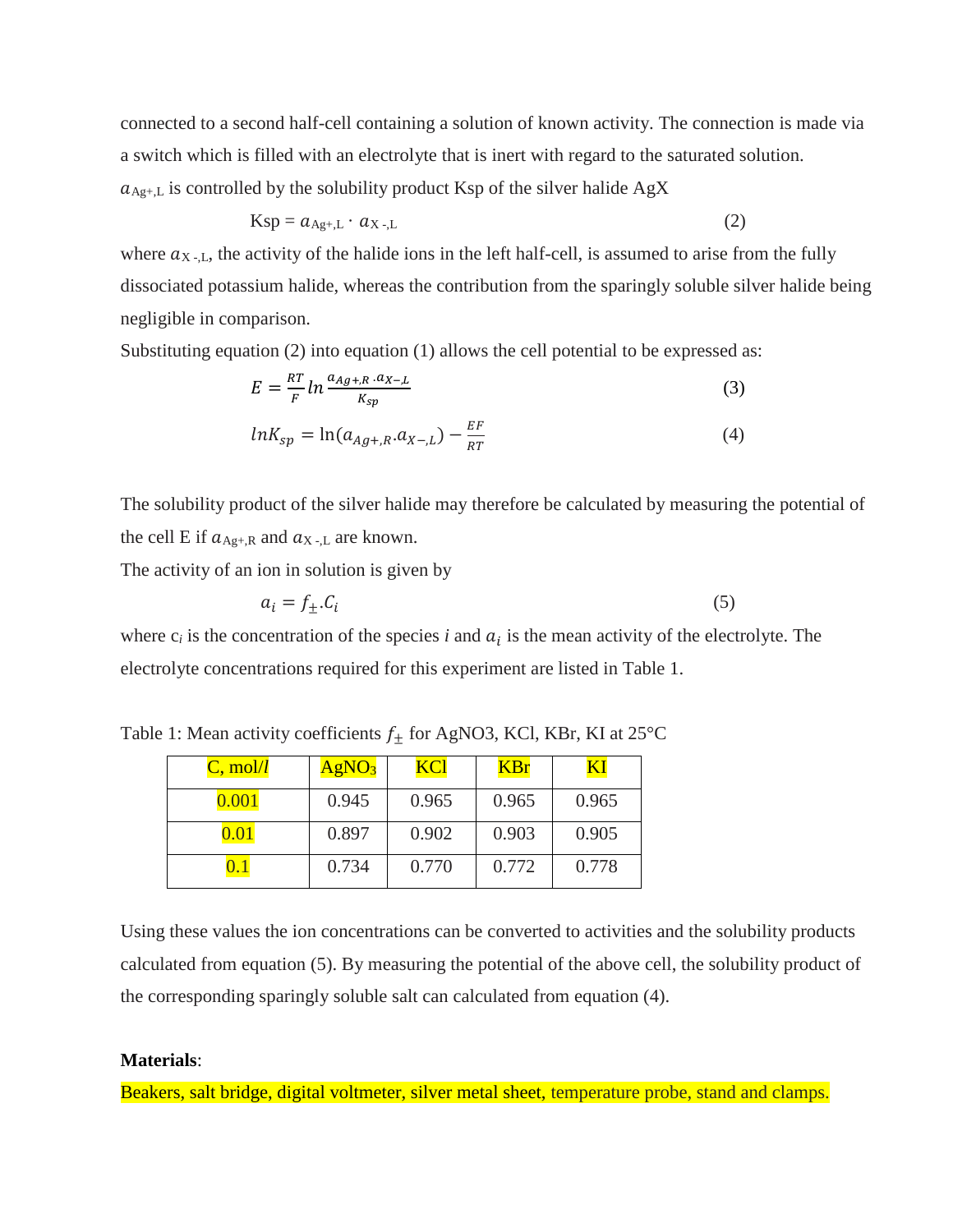### Ag salts solution shown in table 1.

### **Procedure**:

1) Prepare a slat bridge using saturated  $KNO<sub>3</sub>$  solution.

2) Cut silver electrodes (50 x 10 mm) from the silver sheet and clean them by placing them in the

0.5 molar nitric acid solution for a few minutes (caution nitric acid is very corrosive).

3) To form a thin layer of the silver halide on Ag metal surface, soak Ag sheets in the corresponding silver halide solution overnight.

4) Place one of a clean silver electrode in the silver nitrate solution and connect it to the input socket of the voltmeter with a connecting cord.

5) Dip the Ag electrode with formed the Ag halide into the potassium halide / silver halide solution and connect it to ground potential.

6) Connect the two electrode solutions by means of the salt bridge.

7) Measure the temperature using the temperature probe.

8) Record the cell potential for the given concentration cells.

## **Results**:

By using the mean activity coefficient value for the various silver halides for the corresponding concentration, measure the potential of the cells, record it in the following tables, and calculate the solubility product of Ag halides.

| [AgNO <sub>3</sub> ], | [KCl], mol/l    | $a_{\text{Ag}+,R}$   | $ac_{l-L}$           | E, mV | Ksp |
|-----------------------|-----------------|----------------------|----------------------|-------|-----|
| mol/l                 |                 |                      |                      |       |     |
| 0.001                 | 0.001           | $9.64 \cdot 10^{-4}$ | $9.65 \cdot 10^{-4}$ |       |     |
| 0.01                  | 0.01            | $8.97 \cdot 10^{-3}$ | $9.02 \cdot 10^{-3}$ |       |     |
| 0.1                   | 0.1             | $7.34 \cdot 10^{-2}$ | $7.70 \cdot 10^{-2}$ |       |     |
|                       |                 |                      |                      |       |     |
| [AgNO <sub>3</sub> ], | $[KBr]$ , mol/l | $a_{\text{Ag}+,R}$   | $a_{Br-L}$           | E, mV | Ksp |
| mol/l                 |                 |                      |                      |       |     |
| 0.001                 | 0.001           | $9.64 \cdot 10^{-4}$ | $9.65 \cdot 10^{-4}$ |       |     |
| 0.01                  | 0.01            | $8.97 \cdot 10^{-3}$ | $9.03 \cdot 10^{-3}$ |       |     |

Table 2: Experimental data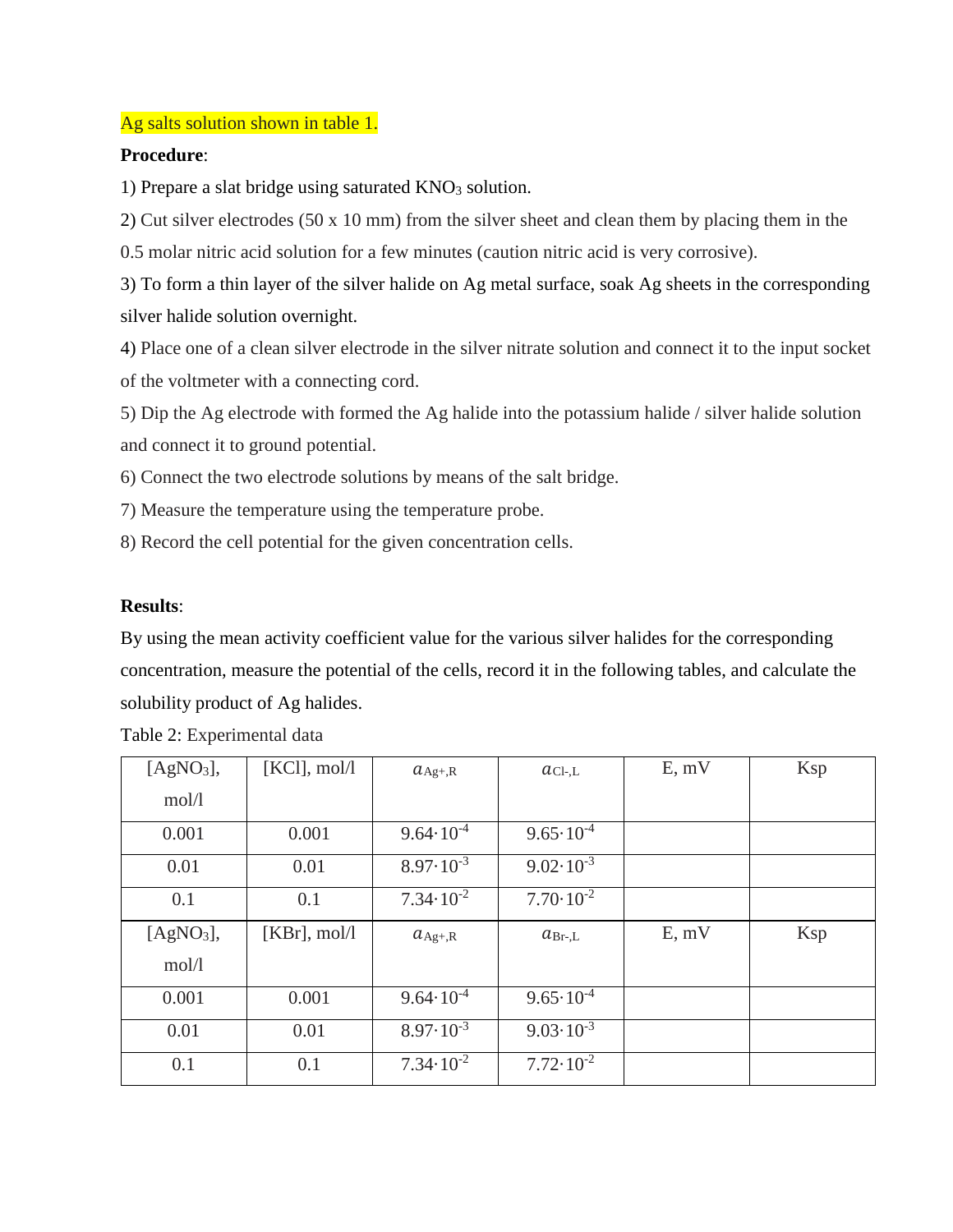| [AgNO <sub>3</sub> ], | $[KI], \text{mol}/l$ | $a_{\text{Ag+,R}}$   | $a_{\rm I-L}$        | E, mV | Ksp |
|-----------------------|----------------------|----------------------|----------------------|-------|-----|
| mol/l                 |                      |                      |                      |       |     |
| 0.001                 | 0.001                | $9.64 \cdot 10^{-4}$ | $9.65 \cdot 10^{-4}$ |       |     |
| 0.01                  | 0.01                 | $8.97 \cdot 10^{-3}$ | $9.05 \cdot 10^{-3}$ |       |     |
| 0.1                   | 0.1                  | $7.34 \cdot 10^{-2}$ | $7.78 \cdot 10^{-2}$ |       |     |

Report: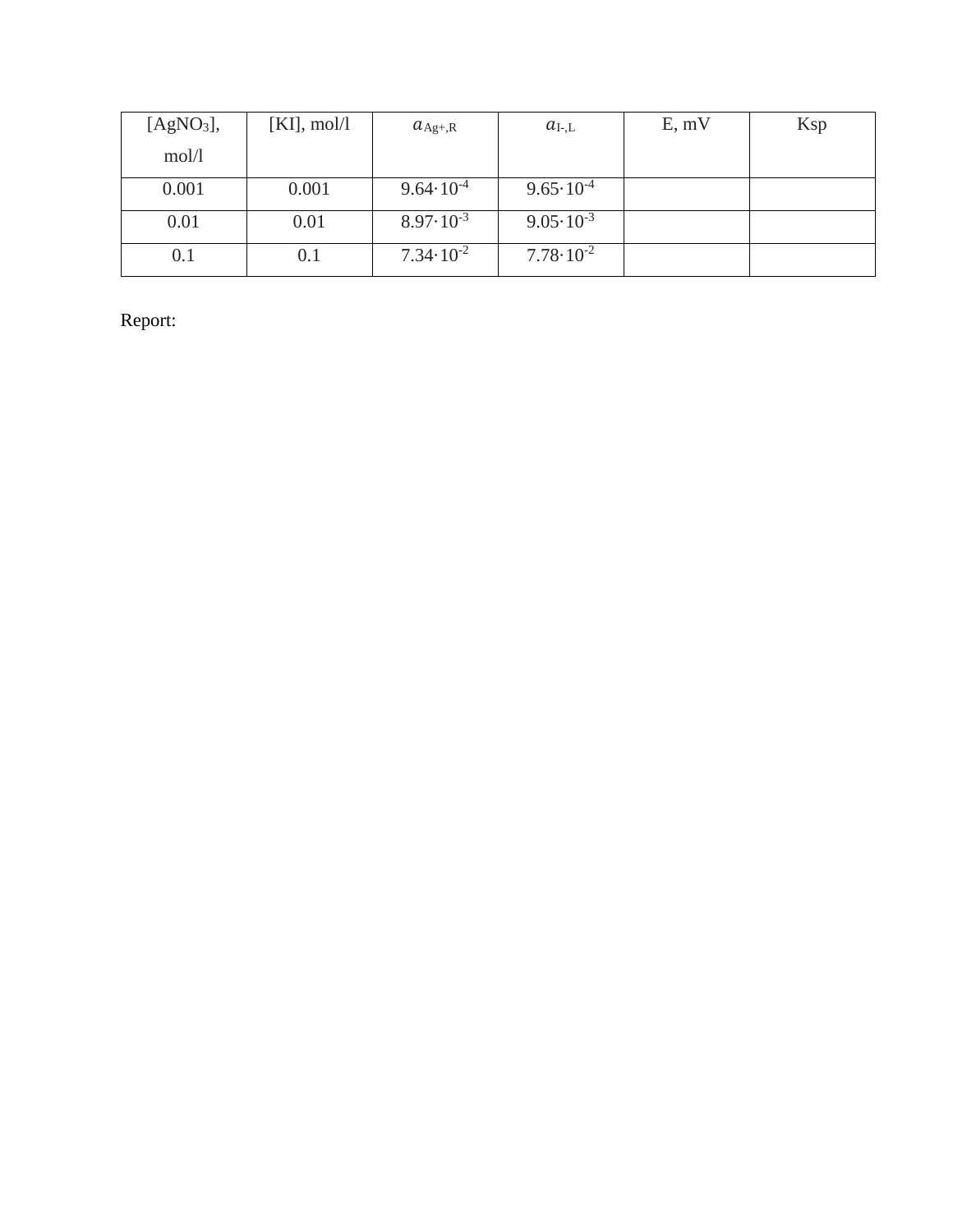**Title of experiment**: Thermodynamics of a galvanic cell

#### **Aim**:

To use potential measurement of a galvanic cell to calculate the thermodynamics quantities of the cell reaction.

#### **Introduction**:

The purpose of this experiment is to explore the thermodynamics of an electrochemical cell, and the relationships of energy, work and power associated with this spontaneous electron-transfer (oxidation reduction) redox reaction. In a galvanic cell the electrons transferred between reactants in an oxidation-reduction reaction can be used to do work. The work that is done in the environment (the surroundings) comes from the change in energy of the chemicals in the galvanic cell (the system) as the reaction proceeds. The free energy change for a reaction (*ΔrG*) represents the maximum work available from a reaction, if spontaneous, or the minimum energy required to drive the process, if non-spontaneous. A galvanic cell, of course, encapsulates a spontaneous reaction, so it provides energy for work. Maximum value of work corresponding to *ΔrG* are only encountered in the specialized (and impossible) circumstances of thermodynamic reversibility. An electrochemical cell probably come closest to thermodynamic reversibility of any energy conversion device. Work is defined as the energy transfer that occurs as a mass is moved through a distance against an opposing force. In an electrochemical cell there is another type of work called electrical work defined as *w*elec, equal to the energy transfer as a charge is moved through an electrical potential energy difference. This can be expressed as

$$
w_{\text{elec}} = q \cdot E \qquad \text{or} \qquad \qquad w_{\text{elec}} = n \cdot F \cdot E \tag{1}
$$

where  $q$  is the charge (in coulombs, C) and  $E$  is the electrical potential difference (in volts, V). One joule of work is associated with moving a coulomb of charge across a potential energy difference of one volt, so  $1 \text{ V} = 1 \text{ J/C}$ . That will relate voltage and energy units. In the wires of an electrical circuit, the charge is carried by moving electrons, but each electron carries only a very small charge,  $1.602 \times 10^{-19}$  C. So, the charge is typically described in terms of the number (*n*) of moles of electrons exchanged in a reaction, where each mole contains Avogadro's number of electron charges. The latter quantity (symbolized F) is called the Faraday constant, and has the value of 96485 coulombs/mole e<sup>-</sup>.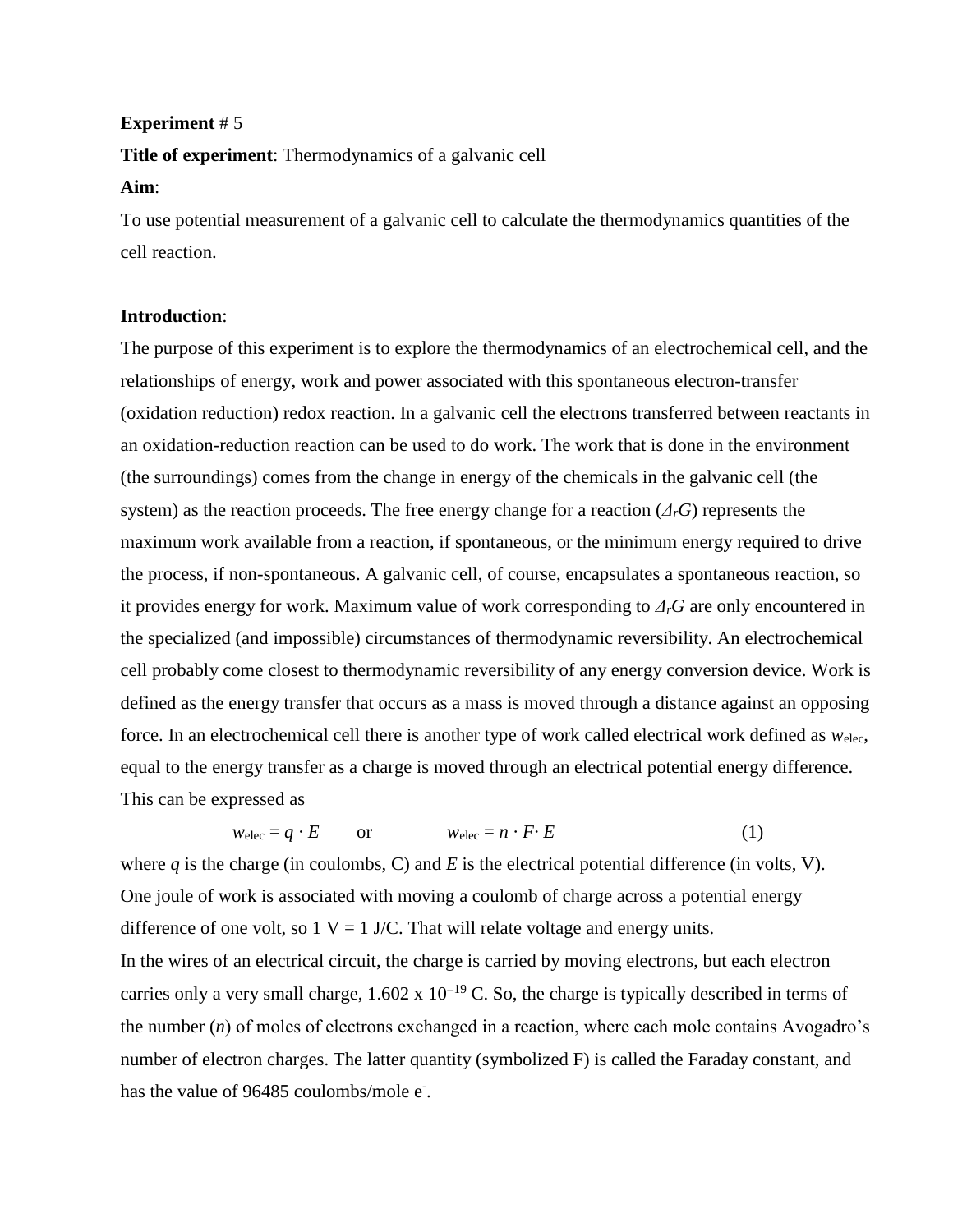A galvanic cell provides the electrical potential energy difference (voltage) to drive the electrons through the circuit. The cell does work on a charge to move it from the low energy terminal to the high energy terminal. The energy of the cell that is transferred in the form of work comes from the chemical potential energy change that occurs as the chemical reaction of the battery proceeds. The reaction for the galvanic cell  $Zn(s)/Zn(NO<sub>3</sub>)<sub>2</sub>)/AgNO<sub>3</sub>/Ag(s)$  is:

$$
2 Ag+(aq) + Zn(s) \rightleftharpoons Zn2+(aq) + 2 Ag(s)
$$
 (2)

For the reaction to be spontaneous reaction  $\Delta_r G < 0$ . Since  $\Delta_r G$  represents the maximum non-PV work that can be obtained from the cell (and we will assume that all of it is electrical), we can relate *ΔrG* to the voltage obtained from the cell.

$$
\Delta_r G = -n \cdot F \cdot E \tag{3}
$$

The negative sign appears because of the convention that *E* is positive for spontaneous cells. *ΔrG* is defined as

$$
\Delta_r G = \Delta_r H - T \Delta_r S \tag{4}
$$

where  $\Delta_f H$  and  $\Delta rS$  are the enthalpy change and entropy change for a reaction, respectively. We know that ΔrG is strongly dependent on temperature, while *ΔrH and ΔrS* are constant over a small temperature range. In this experiment we will examine the change in voltage of a cell,  $\frac{dE}{dT}$ , over a small temperature range. Combining equations (3) and (4), provides the following equations

$$
-\frac{d(\Delta_r G)}{dT} = nF\left(\frac{dE}{dT}\right) = \Delta_r S\tag{5}
$$

$$
\Delta_r H = -nFE + nFT\left(\frac{dE}{dT}\right) \tag{6}
$$

Measurement of *E* of a galvanic over a suitable temperature range will give a straight line when plotted as *E vs. T*. The slope of this straight line is called the *temperature coefficient* of the galvanic cell from which  $\Delta_r S$  and  $\Delta_r H$  can be calculated using equations 5 and 6.

#### **Materials**:

#### $12x75$  test tubes  $(3)$ ;

10 mL graduated cylinder (2), 150 mL beaker, 4" Ag and Zn wire electrodes, salt bridges,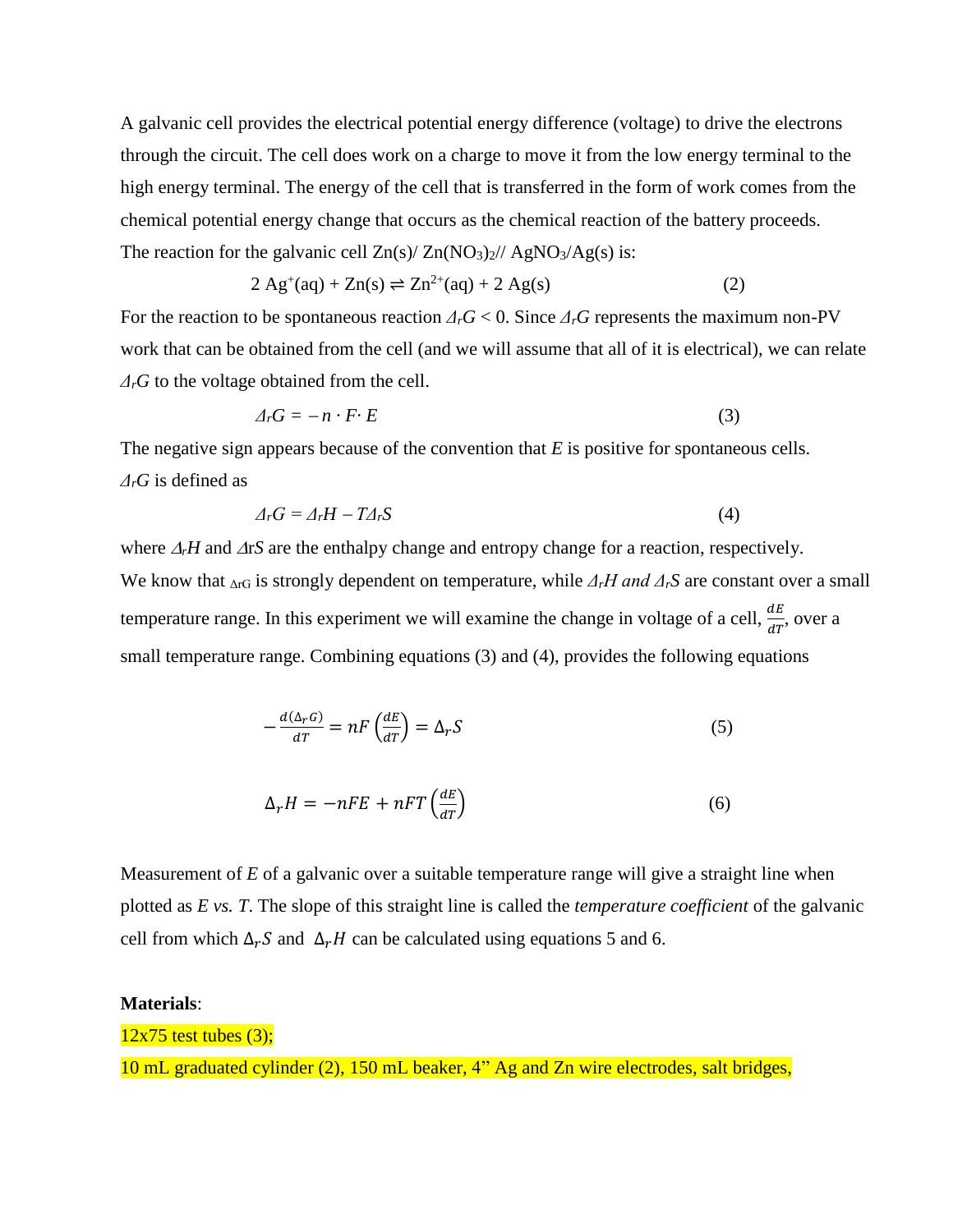water bath, digital multimeter with alligator clip leads, thermometer with rubber stopper for test tube,  $0.50$  M AgNO<sub>3</sub>;  $0.25$  M Zn(NO<sub>3</sub>)<sub>2</sub>;  $1.5$  M NaNO<sub>3</sub>;  $3$  M HCl.

### **Procedure**:

1) Prepare a slat bridge using saturated  $KNO<sub>3</sub>$  solution.

2) Cut silver electrodes (50 x 10 mm) from the silver sheet and clean them by a small piece of polishing paper until shiny. Then clean it rinse by distilled water and leave it to dry in air.

3) Cut zinc electrodes (50 x 10 mm) from the zinc sheet and clean them by small piece of polishing paper until shiny. Then clean it by dipping in 3M HCl for 15 seconds (*caution nitric acid is very corrosive*), then quickly rinse by distilled water and leave it to dry in air.

4)Take a rubber band and hold three small test tubes together, Label one with A for AgNO<sub>3</sub> solution and the other with  $Z$  for  $Zn(NO_3)$  solution. Fill the two tubes with the corresponding solutions and the third test tube with distilled water.

5) Place a wet salt bridge in two test tubes with Ag and Zn solutions.

6) Place the three test tubes in the water bath and start recoding the temperature.

7) Insert the two metals in the corresponding solutions and attach the positive wire of the multimeter to the Ag metal and the negative wire to Zn metal. A potential reading should be displayed on the multimeter. If not then check that, the metals are inserted in the solution.

8) Measure the temperature using the temperature probe and record a stable value of the potential in the given table below.

### **Results**:

Using the given galvanic cell and recording its potential at a known temperature in table 1 given below, the thermodynamic quantities of the reaction can be calculated using equations 3, 5 and 6. Plot the average potential vs. absolute temperature and estimate the slope of the straight line and the correlation coefficient  $\mathbb{R}^2$ .

| Heating      |              |              |              | Cooling      |              |
|--------------|--------------|--------------|--------------|--------------|--------------|
| Temperature, | Temperature, | Potential, V | Temperature, | Temperature, | Potential, V |
| $\rm ^{o}C$  |              |              | $\rm ^{o}C$  |              |              |
| 30.0         |              |              | 30.0         |              |              |

Table 1 Experimental data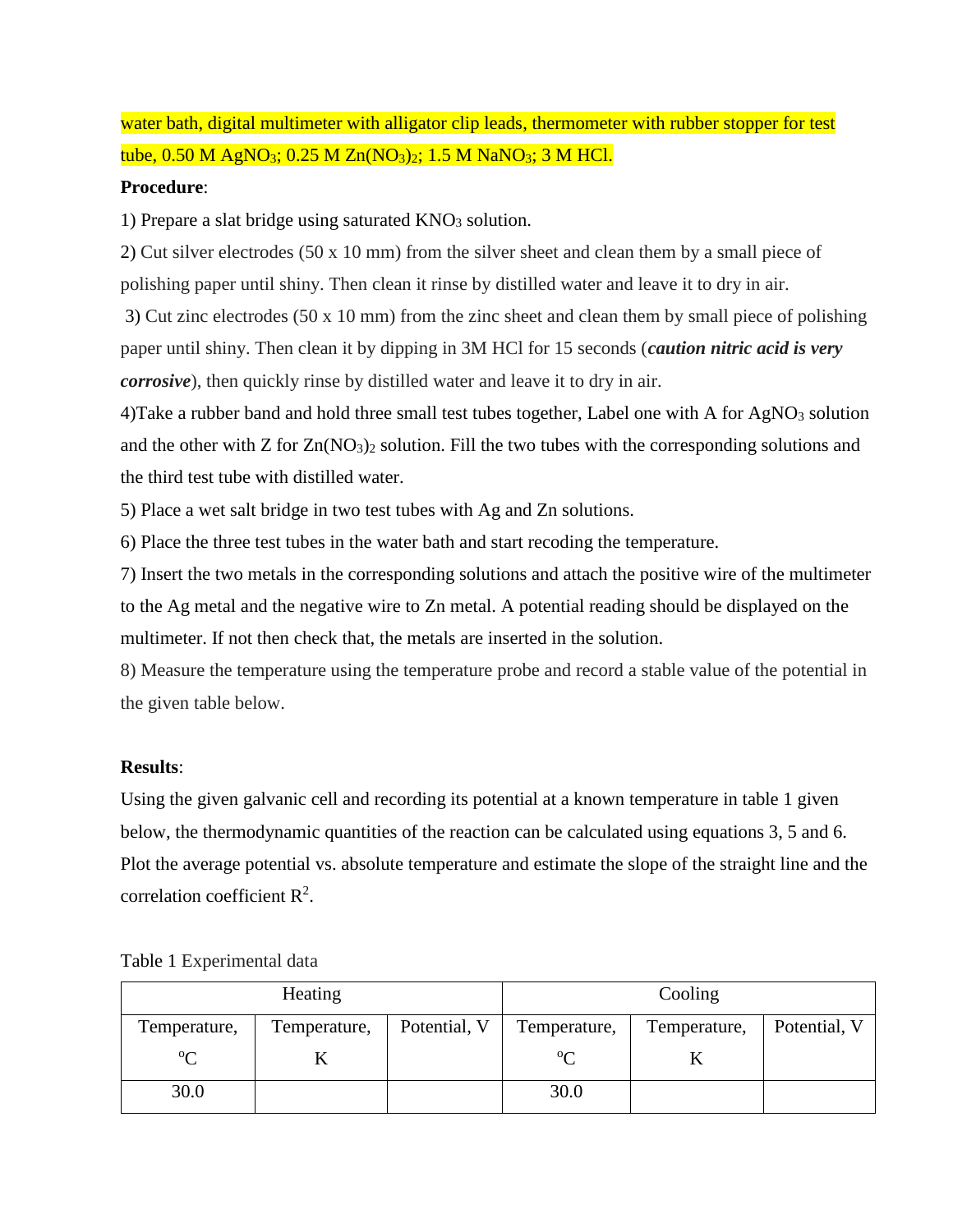| 35.0 |  | 35.0 |  |
|------|--|------|--|
| 40.0 |  | 40.0 |  |
| 45.0 |  | 45.0 |  |
| 50.0 |  | 50.0 |  |
| 55.0 |  | 55.0 |  |
| 60.0 |  | 60.0 |  |

# **Report:**

Use table 2 to report the values obtained from the measurements and calculation.

| Slope                                 | Intercept | $R^2$ |
|---------------------------------------|-----------|-------|
|                                       |           |       |
| Number of moles of e in cell reaction |           |       |
| $E_{298K}$ , V                        |           |       |
| Thermodynamic quantity                | Value     | Unit  |
| $\varDelta_r G$                       |           |       |
| $\varDelta_rS$                        |           |       |
| $\varDelta_r H$                       |           |       |
| $W$ elec                              |           |       |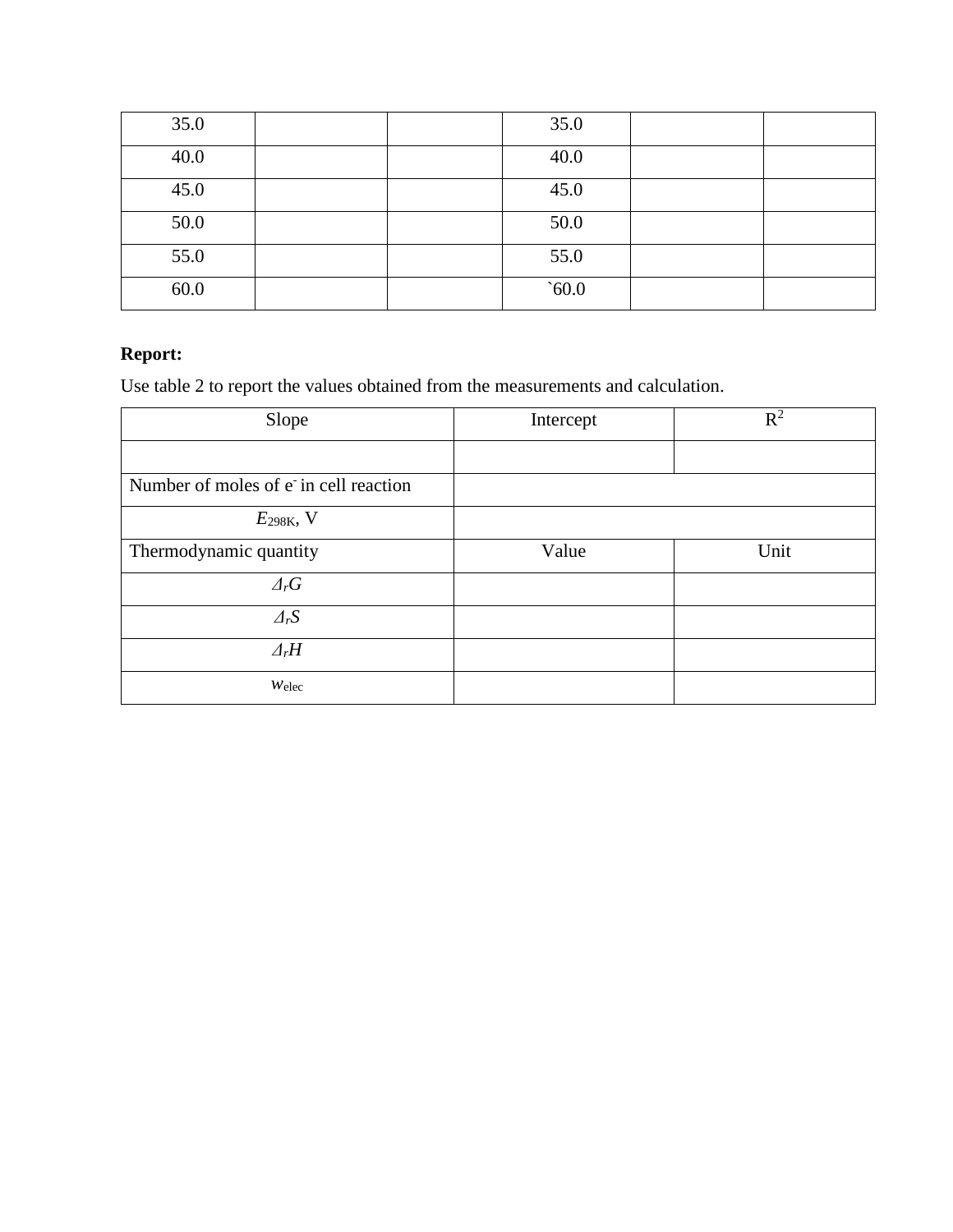**Title of experiment**: Difference between a galvanic cell and an electrolytic cell

### **Aim**:

There are two types of electrochemical cells; galvanic and electrolytic cells. The former one is known to have a spontaneous cell reaction with a **negative** value for *ΔrG* whereas the latter is distinguishing by a non-spontaneous reaction with a **positive** value of *ΔrG.*

In this experiment, you will learn how to setup the two types of electrochemical cell and measure their potential.

#### **Introduction:**

A galvanic cell is a system in which an oxidation-reduction reaction occurs spontaneously. The oxidation and reduction half-reactions are separated so that the current moves through an external wire. This spontaneous reaction produces an electrical potential. The potential for any galvanic cell can be calculated using the standard reduction potentials using the equation

$$
E^{\circ}{}_{\text{cell}} = E^{\circ}{}_{\text{reduction}} - E^{\circ}{}_{\text{oxidation}} \tag{1}
$$

In an electrolytic cell, electricity is supplied externally to drive a nonspontaneous redox chemical reaction. This process is known as *electrolysis*.



Source: Physical chemistry, Atkins & Paula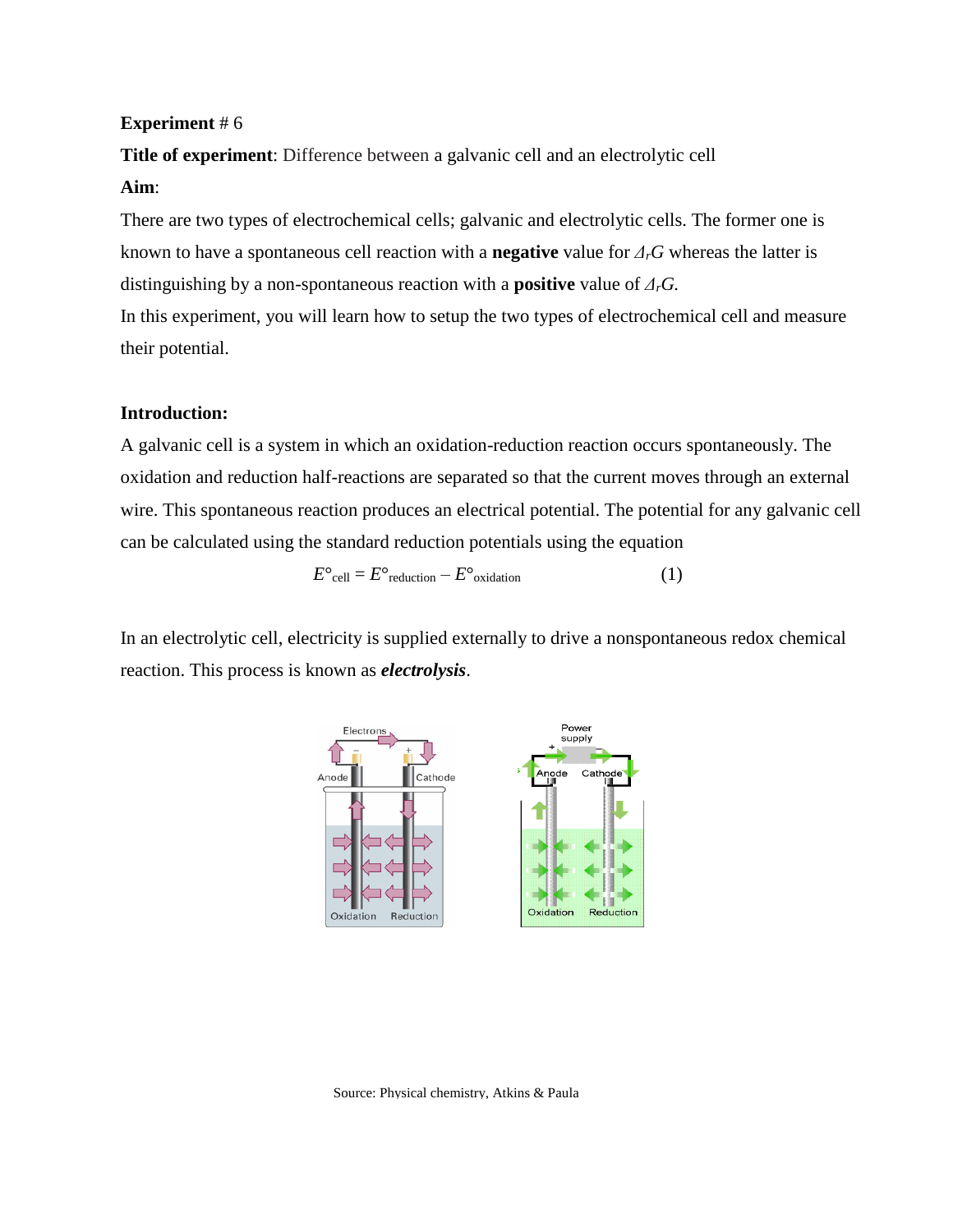As in galvanic cells, the number of electrons required to drive electrolysis is directly related to the number of electrons needed in the reduction half reaction. One of the famous electrolysis reactions is the evolution of hydrogen gas from an acid solution where the hydrogen ions are reduced at the cathode, usually a metal, to give hydrogen gas as:

$$
2H^{+} (aq) + 2 e \rightarrow H_{2} (g)
$$
 (2)

Reduction of H<sup>+</sup> ions to form hydrogen gas can be a spontaneous reaction if the metal has a standard reduction potential lower that of  $H^+/H_2$  whereas it can be non-spontaneous if the metal has a higher standard reduction potential lower that of  $H^+/H_2$ .

The objective of this experiment is:

- 1. To setup a galvanic cell
- 2. To setup an electrolytic cell
- 3. To distinguish between galvanic and electrolytic cells.
- 4. To measure the relative reduction potentials for a number of redox couples in a galvanic cell.
- 5. To identify the reactions occurring at the anode and cathode during the electrolysis of various aqueous salt solutions.
- 6. To identify the reactions occurring at the anode and cathode during the electrolysis of various aqueous salt solutions.

#### **Materials**:

12x75 test tubes (3), 10 mL graduated cylinder (2), 150 mL beaker, Ag, Cu and Zn wires and graphite rod electrodes, salt bridges, digital multimeter with alligator clip leads,  $0.50$  M AgNO<sub>3,</sub>  $0.25$ M Cu(NO<sub>3</sub>)<sub>2</sub>, 0.25 M Zn(NO<sub>3</sub>)<sub>2</sub>, 1.5 M NaNO<sub>3</sub>, 3 M HCl.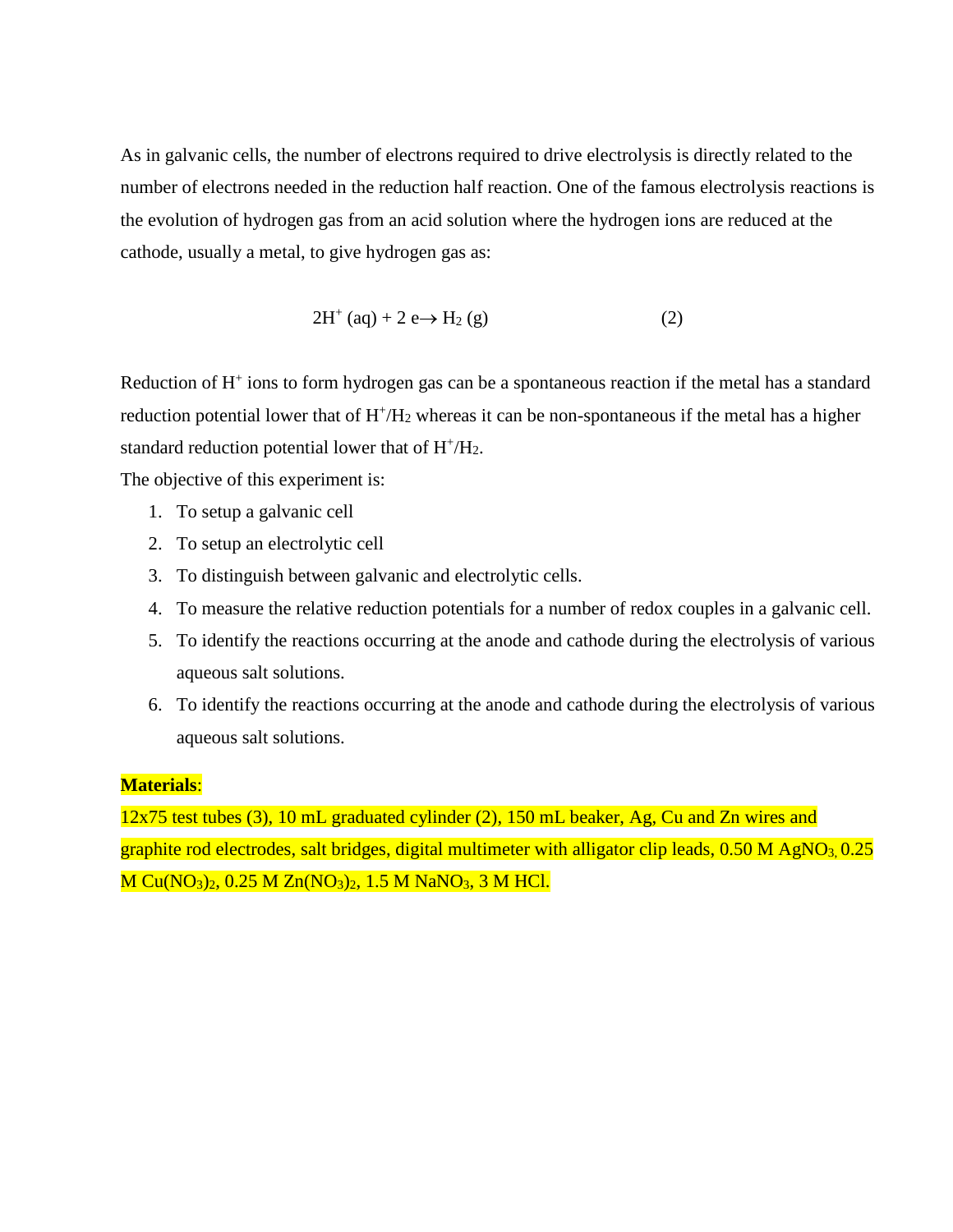#### **Procedure**:

1) Prepare a salt bridge using a saturated  $KNO<sub>3</sub>$ solution.

2) Cut Ag, Cu and Zn electrodes (50 x 10 mm) from the metal sheets and clean them by a small piece of polishing paper until shiny. Then clean it rinse by distilled water and leave it to dry in air.

3) Take a rubber band and hold three small test tubes together, Label one with A, C and Z for  $AgNO<sub>3</sub>$ ,  $Cu(NO<sub>3</sub>)<sub>2</sub>$ , M  $Zn(NO<sub>3</sub>)<sub>2</sub>$  solutions respectively.

5) Place a wet salt bridge in two test tubes with Ag and Zn solutions.

6) Insert the Ag and Zn electrodes in the corresponding solutions and attach the positive wire of the multimeter to the Ag metal and the negative wire to Zn metal and record the potential and your visual observation. 8) Repeat step #6 using Ag and Cu electrode and record the potential of the cell and your visual observation. 9) Repeat step #6 using Cu and Zn electrode and record the potential of the cell and your visual observation. 10) Prepare the shown setup as an example for electrolytic cell. Use a Zn anode and graphite cathode. The solution is a mixture of 0.5M acetic acid and 0.1M sodium acetate. The burette should be full with distilled water.



11) Connect the two electrodes to the multimeter and measure the potential. In the same time, observe if any reactions are undergoing at the electrodes or any gases are evolved.

12) Repeat step 11 using a graphite anode and measure the potential. In the same time, observe if any reactions are undergoing at the electrodes or any gases are evolved. Now connect the graphite electrode to the negative pole of the power supply and the Zn electrode to the positive pole. Observe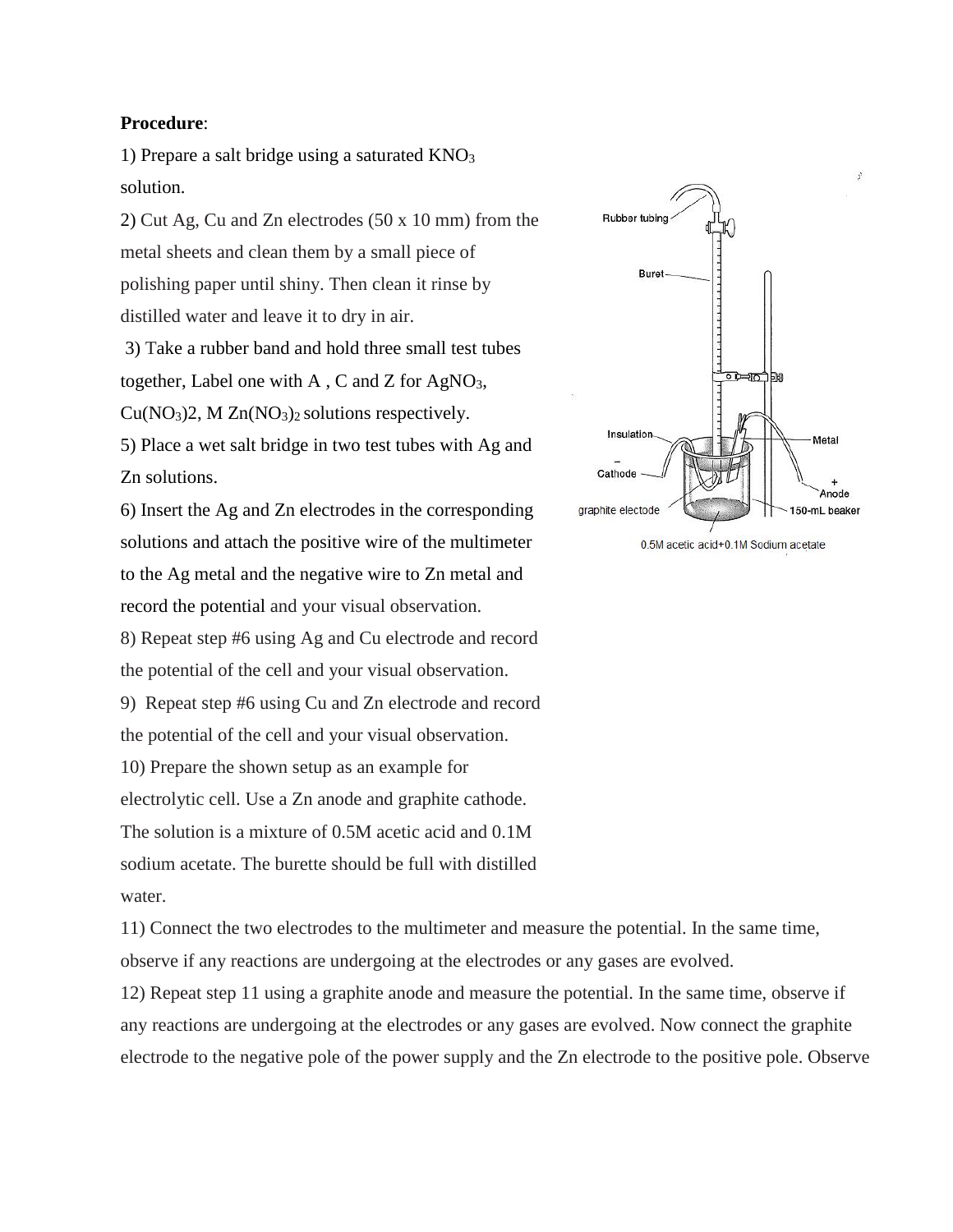any activity at the electrode surface. Observe the volume of the gas evolved as a function of time. Record your observation in table 2.

# **Results**:

Using the given galvanic cells and recording the measured potentials at a known temperature in table 1 given below and determine the polarity of each cell and the reactions of its electrodes.

|  | Table 1 Experimental data |  |
|--|---------------------------|--|
|--|---------------------------|--|

| Redox couples | Potential, | Cathode reaction | Anode reaction |
|---------------|------------|------------------|----------------|
|               | ٦Z         |                  |                |
| $Ag-Zn$       |            |                  |                |
| Ag-Cu         |            |                  |                |
| $Cu-Zn$       |            |                  |                |

Allow the reaction in step 12 to proceed until the hydrogen gas collected in the burette is equal to 20 mL. By using the ideal gas law calculate the number of moles of hydrogen gas evolved calculate the quantity of charge involved in the cell reaction.

Table 2 Experimental data

| <b>Redox couples</b> | Potential, | <b>Cathode reaction</b> | <b>Anode reaction</b> |
|----------------------|------------|-------------------------|-----------------------|
|                      |            |                         |                       |
| Zn-graphite          |            |                         |                       |
| Graphite-graphite    |            |                         |                       |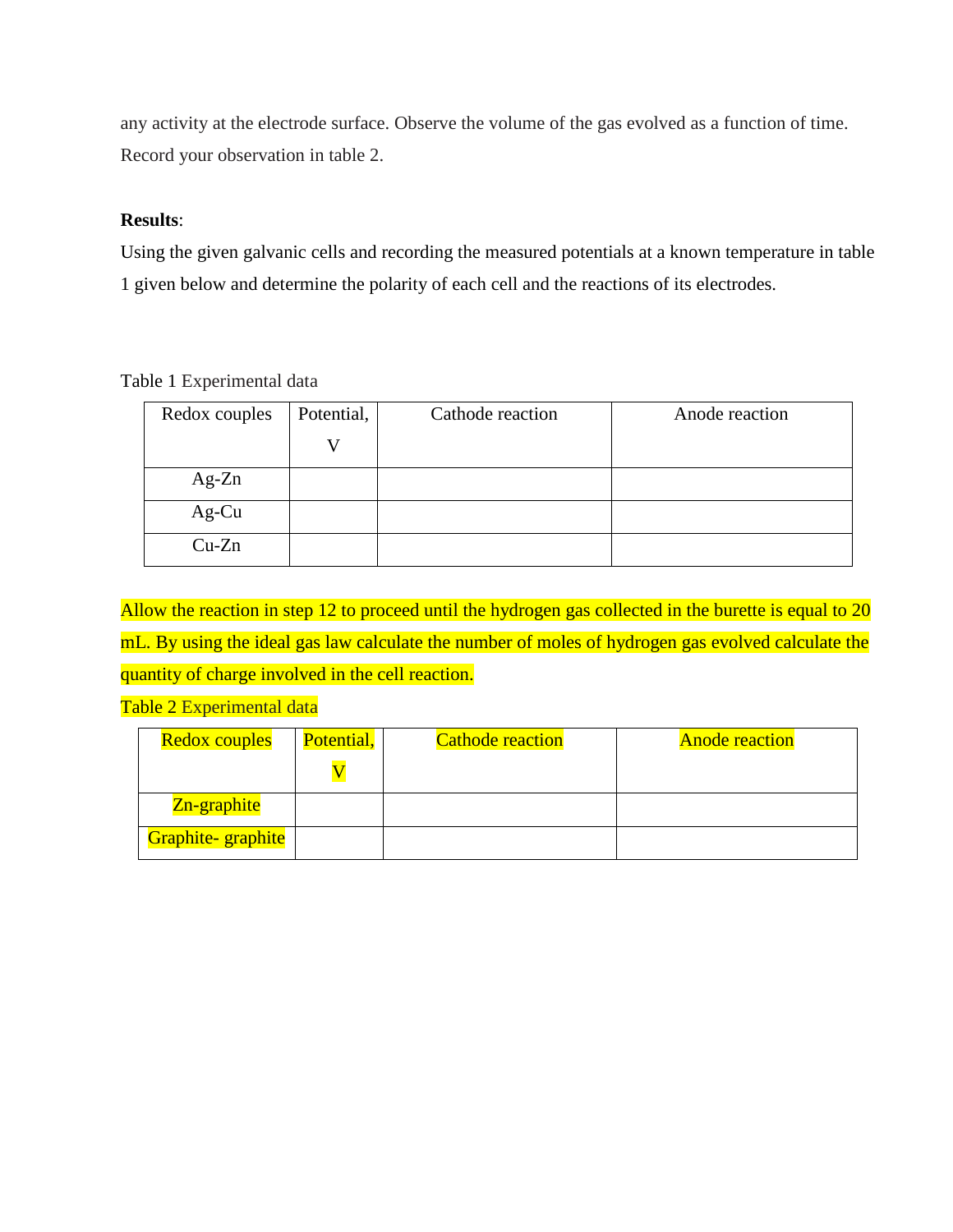**Title of experiment:** Verification of Tafel Equation for hydrogen evolution reaction at platinum electrode

# **Aim:**

- 1. Study about the irreversible behavior of hydrogen evolution at Pt electrode.
- 2. Understand the mechanism of electron transfer to an electrode.
- 3. Determine the current density.
- 4. Verifying Tafel plot.

# **Introduction:**

Tafel's name is an adjective in the language of all trained electrochemists, yet not too many of them would even know his first name. The fame of the "Tafel law" and "Tafel line" overshadow Tafel's claim to fame as one of the founders of modern electrochemistry.

Until 1893, Tafel had lectured organic chemistry, but after 1893 he lectured physical and general chemistry. By German tradition, this would include lots of electrochemistry, and lots of experimentation. A careful observer, Tafel soon was able to summarize his major and rather farreaching general deductions from his

experimental work.



Professor Julius Tafel, around 1905. (Courtesy Chemical Institute, Wurzburg University)

Tafel equation governs the irreversible behavior of an electrode. To understand this we can consider the general mechanism of electron transfer to an electrode.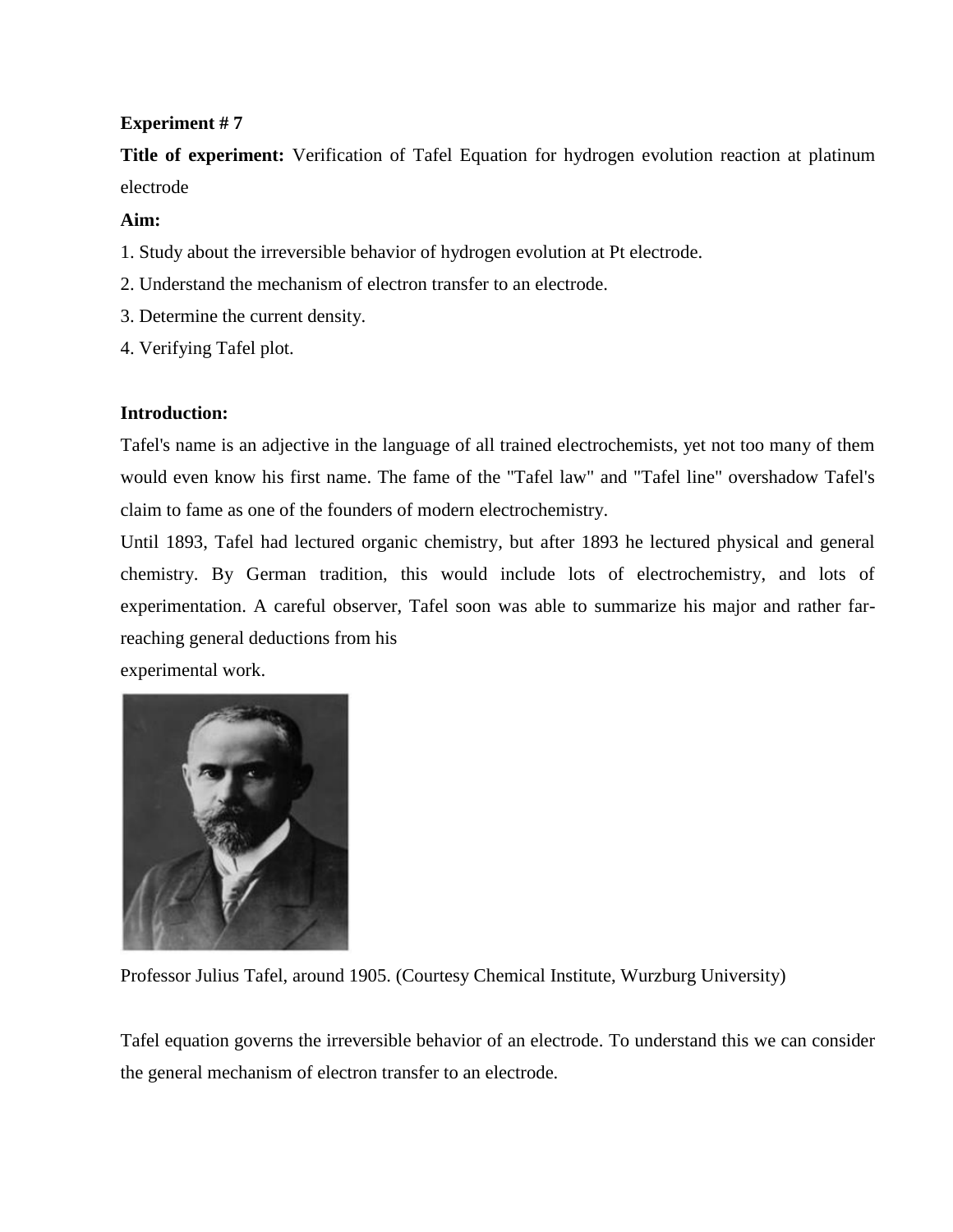Consider an electrolyte in which an inert or noble electrode is kept immersed. It is called working electrode, (WE ). Also assume that an oxidized and a reduced species are present near the electrode and exhibit the following electron transfer reaction.

$$
O + ne^{-} \leftrightarrow R
$$
 (1)

O is the oxidized and R is the reduced species present at equilibrium and is stable in the solution. Let us assume that no other electron transfer reaction other than the above occurs. Let the concentration of O and R be  $C_0$  and  $C_R$  respectively and they are very low. An inert electrolyte is also present to minimize IR drop. Along with WE, a reference electrode RE is also kept immersed, to form the cell. Since the potential of RE is constant, variation in cell emf is the variation in WE, and vice versa. At the thermodynamic equilibrium of the system no net current flows across RE and WE, no chemical reaction takes place and hence the composition of the solution remains unchanged.

The potential of the working electrode will be its equilibrium potential  $E_e$ , which according to Nernst equation is,

$$
E_e = E_e^o + \frac{RT}{nF} \ln \frac{c_o}{c_R} \tag{2}
$$

Where  $E^{\circ}$  is the standard or formal reversible potential and is constant. E<sub>e</sub> depends on the ratio of  $C_0/C_R$ . The square-bracketed term should be in terms of activity rather than molar concentration; but at low concentration, the replacement is error free.

The equilibrium mentioned above is dynamic. Though no net current flows across the electrodes, both reduction and oxidation take place at equal rate, so that the composition of the electrolyte does not change. The dynamic flow of electrons or charge in both directions can be written in terms of current densities as follows:

$$
I_o = I_A + I_C \tag{3}
$$

Where I<sub>A</sub> is anodic and −I<sub>C</sub> is cathodic current densities. By convention, anodic current density is given +ve sign and cathodic  $-ve$  sign. I<sub>O</sub> is known as exchange current density. It may be defined, as "the flow of charge or electrons across an electrochemical system in equilibrium". Its value normally is very low, of the order  $10^{-8}$  A. It refers to the extent of both oxidation and reduction that occurs. The equilibrium situation at an electrode is characterized by equilibrium potential and exchange current density.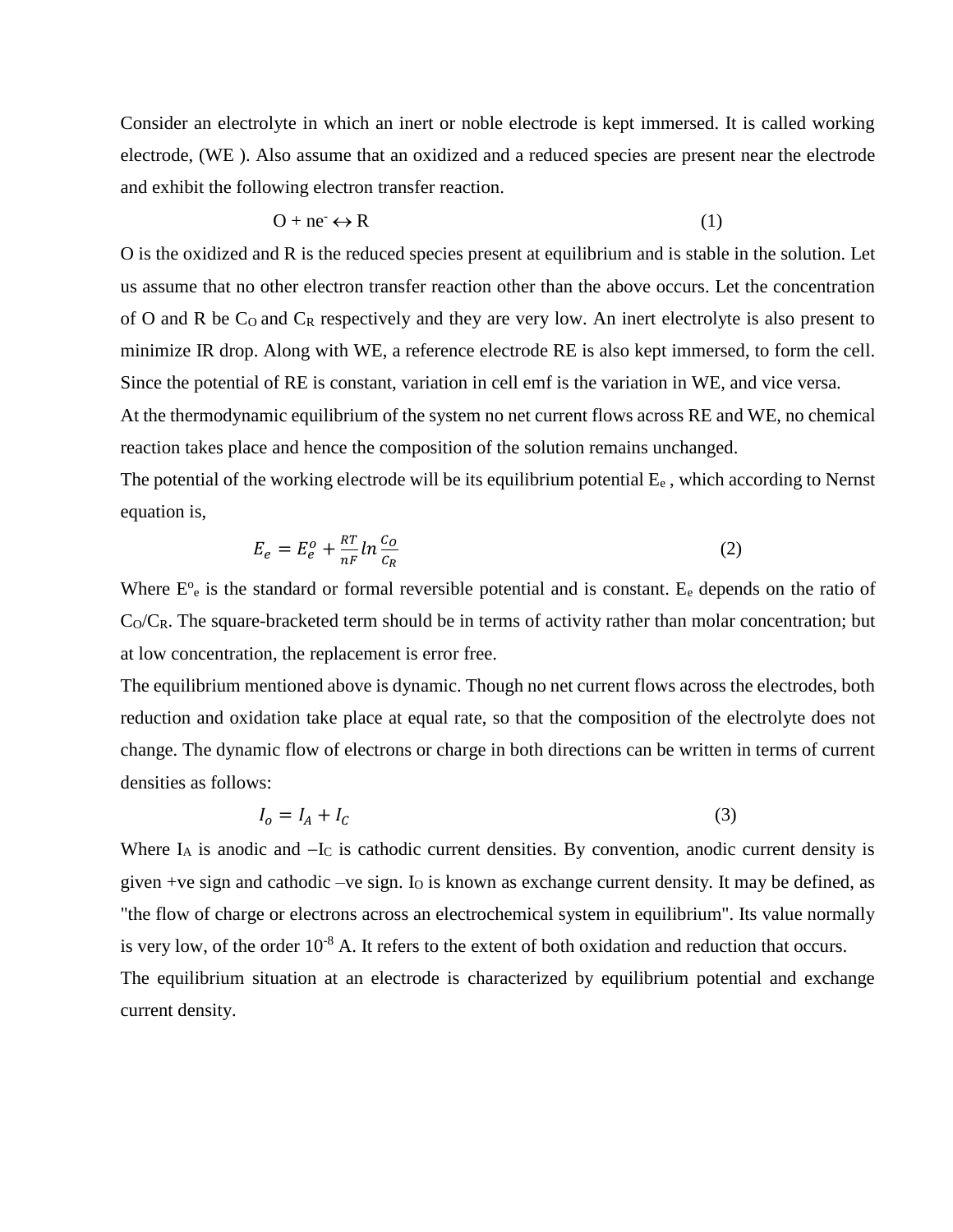For the reaction to have practical significance, a net current should flow and a net reaction either oxidation or reduction should occur. For this the kinetic aspect of the system must be considered. It is to be recalled that thermodynamics fixes the direction and kinetics determines the rate.

For this, let us apply an external potential to WE, more negative than  $E_e$ . This cause an increase in cathodic current and a net quantity of O will be reduced to R. The value of the ratio  $(C_0/C_R)$  at the electrode surface will diminish. The magnitude of net cathodic current and the time for the new value of takes to achieve depend on the rate or the kinetics of the electron transfer reaction. The net cathodic current will be due to the increase in partial cathodic current  $(-I_C)$  and a decrease in partial anodic current (IA) at this new potential. Hence reversible condition changes to irreversible condition. This is achieved by applying a more -ve potential or excess potential than E<sup>e</sup> , which is known as **over potential**  $(\eta)$ **. Conversely, it can be argued that if WE is made more positive than**  $E_e$  **by applying** external potential more positive than  $(E_e)$ , a net anodic current will flow through the cell.

To summarize the situation, at the equilibrium potential, no net current

$$
E_e \stackrel{-l_C}{\longleftrightarrow} I = -I + I_A = 0
$$

Negative to , a net cathodic current

$$
E_e \stackrel{-l_C}{\longleftrightarrow} I = -I + I_A < 0
$$

Positive to , a net anodic current

$$
E_e \stackrel{-I_C}{\longleftrightarrow} I = -I + I_A > 0
$$

The famous Butler-Volmer equation is expressed as:

$$
I = I_o \left\{ \exp\left[\frac{\alpha_A n F \eta}{RT}\right] - \exp\left[-\frac{\alpha_C n F \eta}{RT}\right] \right\}
$$
 (4)

From this equation, it can be understand that the measured current density is a function of

- (i) over potential  $(\eta)$
- (ii) exchange current density  $(I_0)$ ) and
- (iii) anodic and cathodic transfer coefficients ( $\alpha_A$ , and  $\alpha_C$ ).

Transfer coefficients are not independent variables.

In general,

$$
\alpha_A + \alpha_C = 1 \tag{5}
$$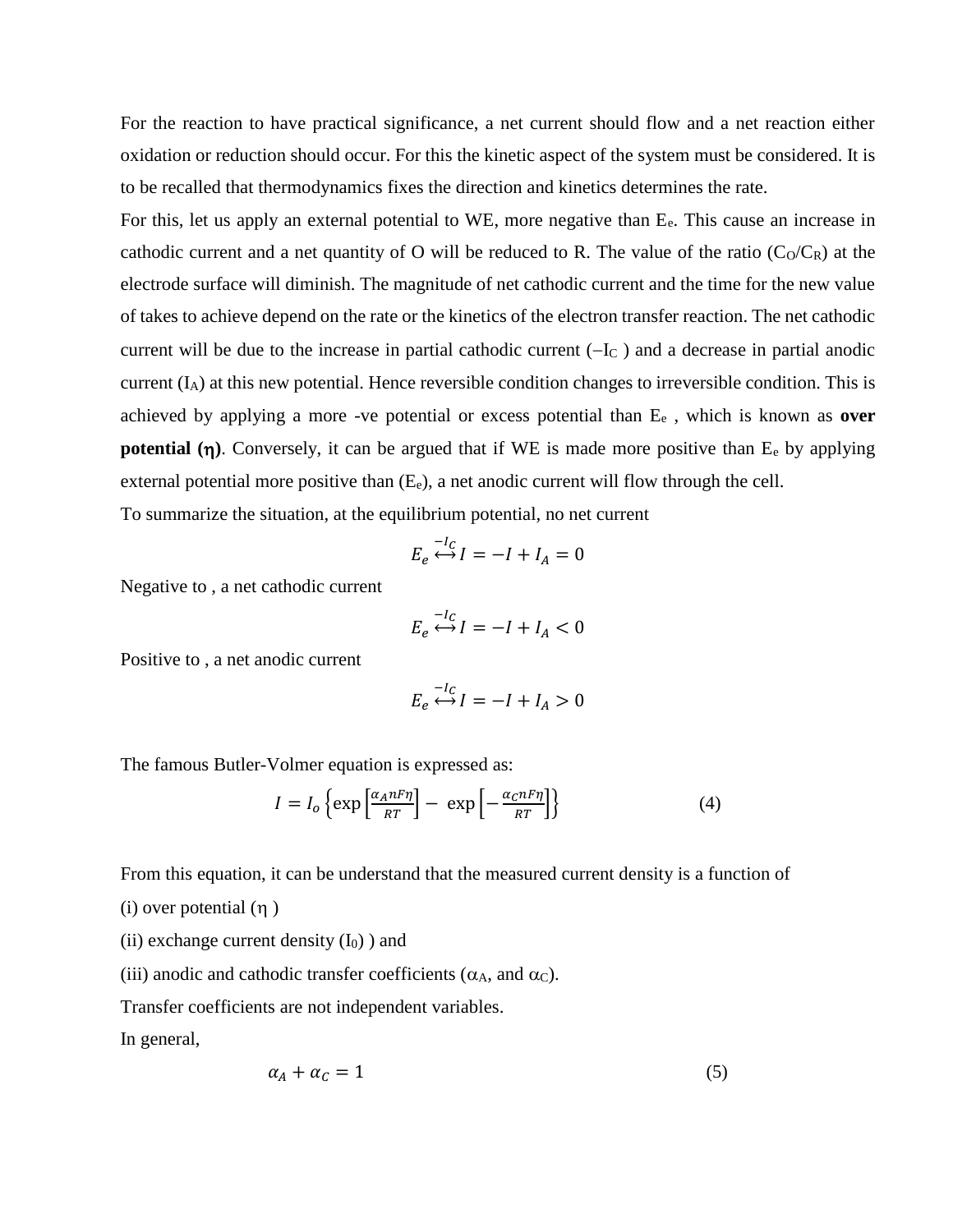For many reactions  $\alpha_A = \alpha_C = 0.5$ 

Equation (4) indicates that the current density at any over potential is the sum of cathodic and anodic current densities. At the extreme condition of over potential being highly negative, cathodic current density increases while anodic current density becomes negligible. At this stage, the first term in Butler-Volmer equation (4) becomes negligible. The equation can be written as:

$$
I = -I_C = I_o \left\{ - \exp\left[ -\frac{\alpha_C n F \eta}{RT} \right] \right\}
$$
 (6)

When the over potential is higher than above  $52 \text{ mV}$ , this equation shows that the increase in current is exponential with over potential. The current also depends on I<sub>0</sub>. Equation 6 may also be written as:

$$
log - I_c = log I_o - \frac{\alpha_c n F \eta}{2.303 RT}
$$
 (7)

Equation 7 is called Cathodic Tafel equation.

Similarly at positive over potentials higher than 52 mV, anodic current density is much higher than cathodic and the cathodic current density becomes negligible. Hence:

$$
I = I_A = I_o \left\{ \exp \left[ \frac{\alpha_C n F \eta}{RT} \right] \right\}
$$
 (8)

$$
logI_A = logI_0 + \frac{\alpha_A n F \eta}{2.303 RT}
$$
 (9)

Equation (9) is called Anodic Tafel equation.

When log I values are plotted against over potential we get Tafel plots. These offer simple method for experimentally determining of  $I_0$  and transfer coefficients ( $\alpha_A$ , and  $\alpha_C$ .

**Materials:** standard electrochemical three electrodes glass cell, platinum electrode (1 mm diameter), Ag/AgCl reference electrode, platinum or carbon counter electrode, 0.1 M solution of sulfuric acid, potentiostat

#### **Procedure:**

Experimental Determination of I<sub>0</sub> and Tafel Plot for hydrogen evolution at platinum electrode.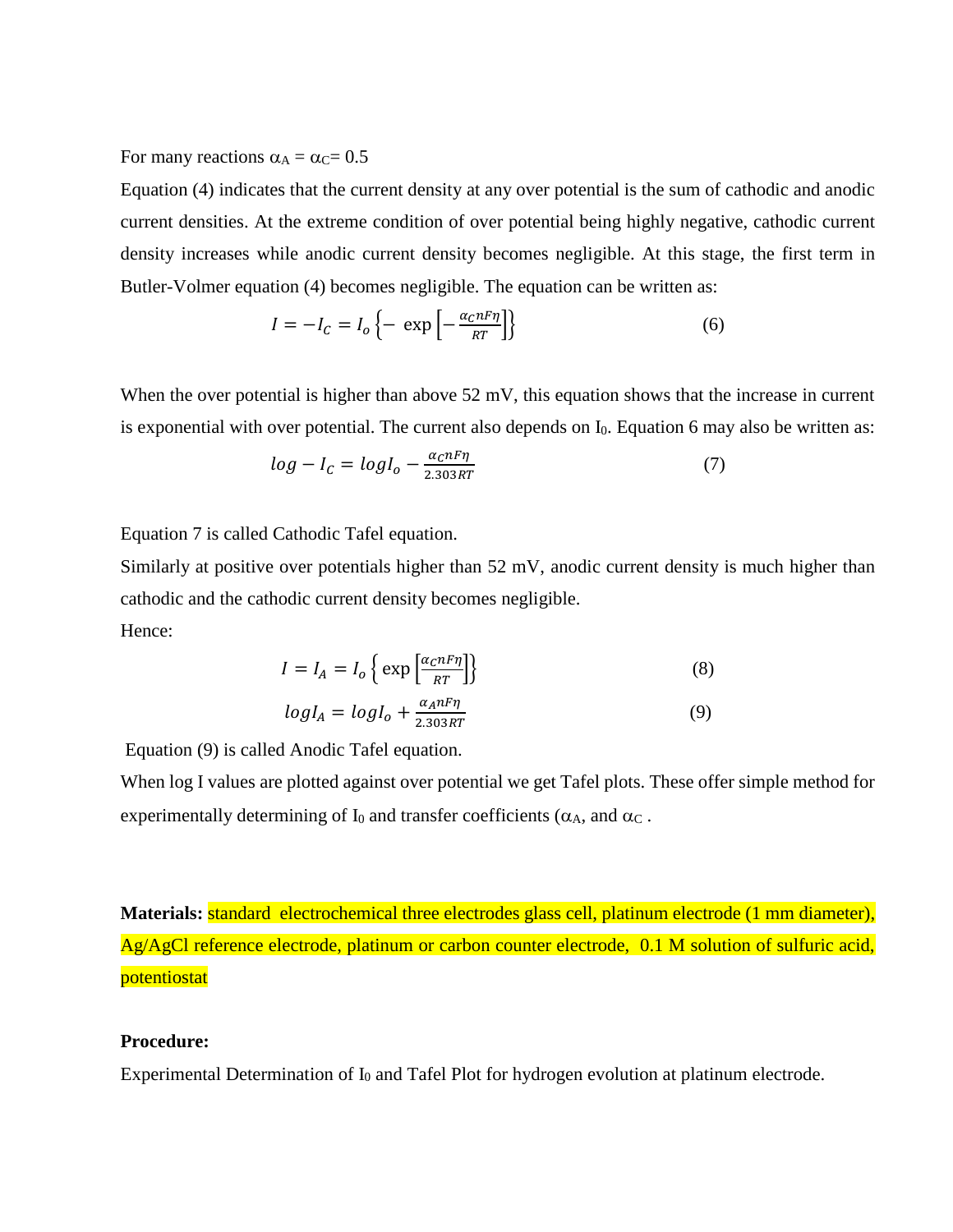The platinum electrode is immersed in the cell with 0.1 M HCl solution. The Ag/AgCl electrode is kept very close to the working electrode. A platinum foil electrode is also taken which serves as the counter electrode. The potential scan is applied across the working and the counter electrodes at scan rate of 10 mV  $S^{-1}$ , from starting potential of 200 mV to -250 mV vs. Ag/AgCl.

The corresponding potential-current diagram is recorded and the log values of these current values are plotted against the over potential as shown in figure below.



#### **Significance of Tafel Plots**

1. The point of intersection on the Y axis of the extrapolated graph gives the value of  $I_0$ , the exchange current density, which is otherwise very difficult to determine. It the current passing at equilibrium conditions and a very low value.

2. The transfer coefficients  $\alpha_A$ , and  $\alpha_C$  can be determined; from the anodic slope, and from cathodic slope can be determined. This value is very important in industrial practice. This determines the potential that is to be applied to affect the desired rate of reduction or oxidation.

3. Knowing the value of transfer coefficient for a reaction the number of electrons 'n ' for an unknown reaction can be determined. This reflects on the mechanism of the reaction; that is how many electrons are involved in that step. Whether the reaction is single step or multistep.

4. The effect of  $\alpha_C$  on current density is shown in the following plot.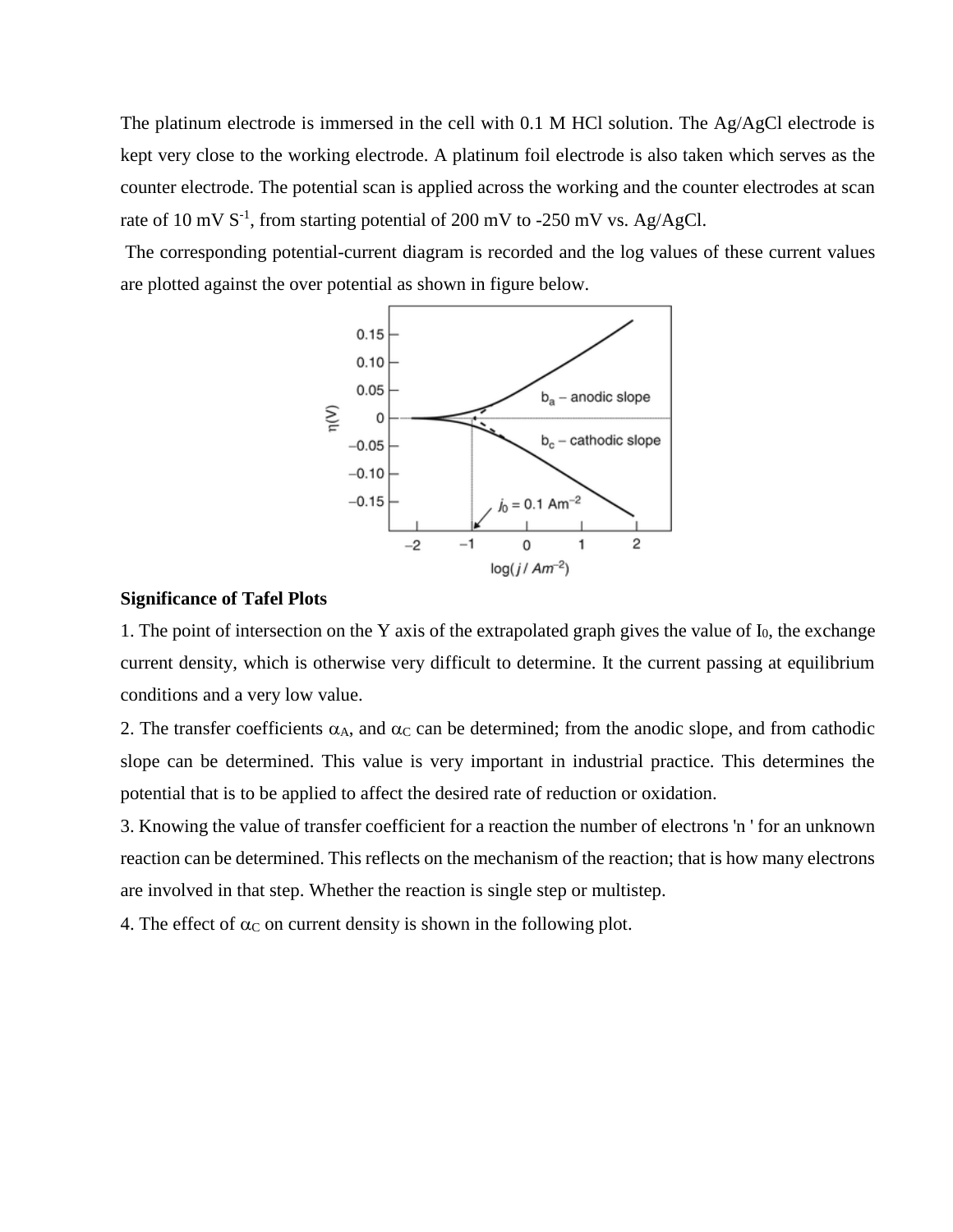

The effect of the value of  $\alpha_c$  on the current density, j. (a)  $\alpha_c = 0.25$ : oxidation favoured; (b)  $\alpha_c = 0.50$ : symmetric; (c)  $\alpha_c = 0.75$ : reduction favoured.

- 1.  $\alpha$ <sub>C</sub> = 0.25 oxidation is favored.
- 2.  $\alpha$ <sub>C</sub> = 0.50 symmetrical.
- 3.  $\alpha$ <sub>C</sub> = 0.75 reduction is favored.

As cathodic transfer coefficient value increases reduction is favored and oxidation is not favored and vice versa for anodic transfer coefficient.

The transfer coefficients depend on the pH of the medium; in acidic conditions (low pH) reduction is favored which is revealed by an increase in  $\alpha_c$ .

### **Results**:

Run the linear scan voltammetry at scan rate of 10 mV s-1 in 0.1 M HCl solution from potential 200 to -250 mV vs. Ag/AgCl.

### Report:

Plot the log I against potential to obtain the Tafel diagram for hydrogen evolution reaction as shown above and estimate the  $(I_0)$  and Tafel slope,  $\alpha_A$  and  $\alpha_C$  using equation (7).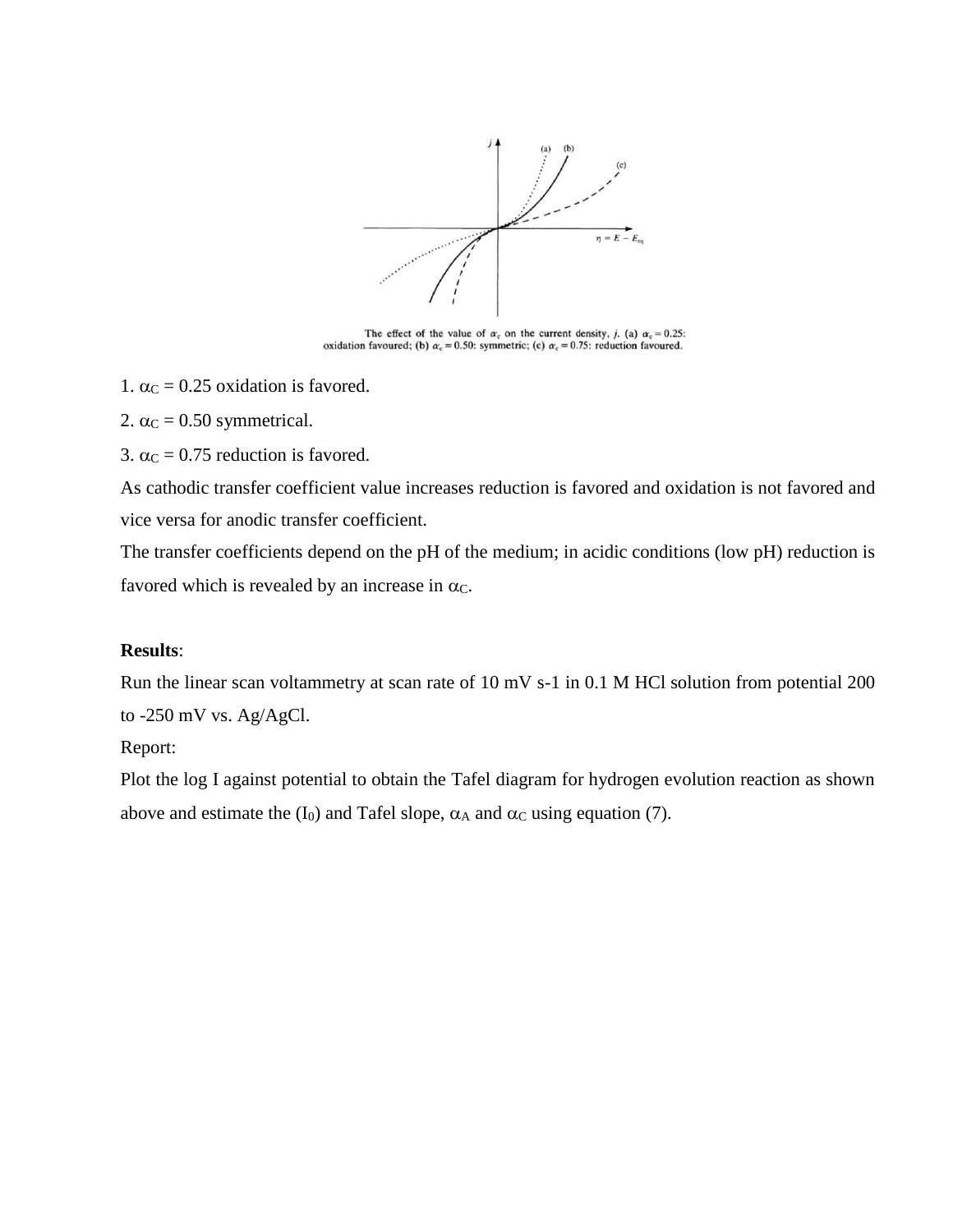### **Title of experiment:** Corrosion of two different metals

#### **Aim:**

The objective of this experiment is to measure the corrosion rate of two different metals and to show the effectiveness of the use of inhibitors to protect metals from corrosion.

### **Introduction**:

Corrosion is harmful to both humans and the economy. A little knowledge of the electrochemistry of corrosion and material science could save nations some 25% of this loss.

Corrosion is an electrochemical process that takes place at the metal (electrode) surface in contact with the corrosion medium (solution).

The first thing that must be understood in the corrosion process is whether a metal reacts with its environment. If so, the nature of the reaction must be understood. It is generally accepted that corrosion processes are caused by the formation of electrochemical cells. The electrochemical reactions in these cells can be divided into two reactions; anodic reactions and cathodic reactions usually called a half-cell reaction. In the anodic reaction, metal goes into solution as an ion:

 $M \rightarrow Mn^{+} + ne^{-}$ 

where M is a metallic element, e is an electron and n is the valence of the metal as an ion. An example of this is iron (Fe) where:

$$
\text{Fe} \rightarrow \text{Fe}^{2+} + 2\text{e}^{-}
$$

In the cathodic reaction, electrons provided by the anode, flow through the metal until they reach the cathode where they can be combined with positively charged ions. In acidic solutions, this reaction is:

$$
2H^+ + 2e^- \rightarrow H_2(gas)
$$

Whereas in neutral solutions the reaction is:

$$
O_2 + 2H_2O + 4e. \rightarrow 4OH^-
$$

Both the anodic and cathodic reactions must occur simultaneously for a corrosion process to proceed.

When a metal is placed in an electrolyte, an electrode potential develops that is related to the tendency (**but not the rate**) of the material to give up electrons (i.e. oxidize or corrodes). To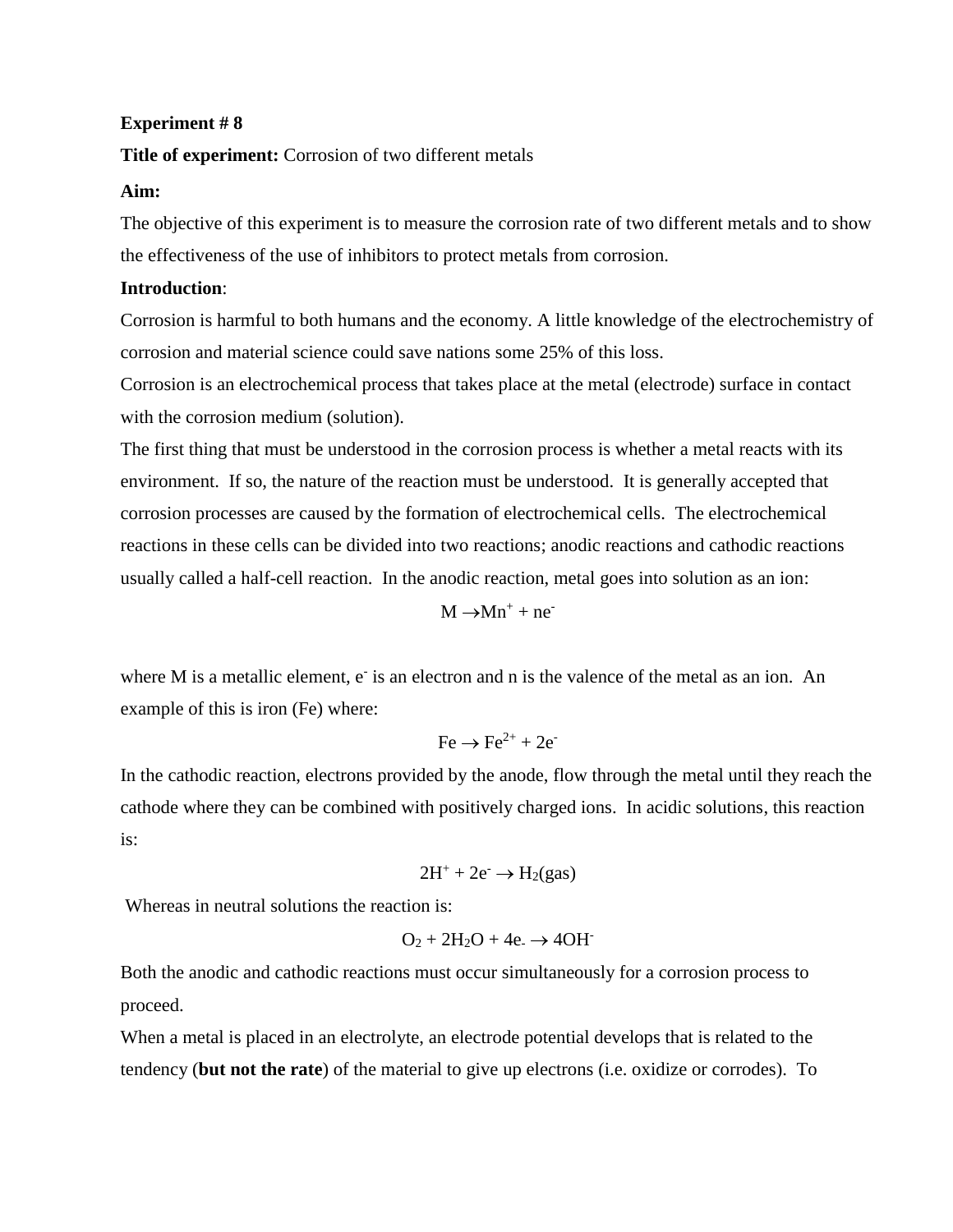measure this tendency, the potential difference between the metal and a standard electrode using a half-cell is measured.

There various ways to express the rate of corrosion of a metal, such as weight loss, which is expressed as Mils penetration per year (mpy). This is mostly used by engineers. A more rapid method is to determine the corrosion rate electrochemically by measuring the current density (*j*) expressed as

$$
j=\frac{I}{A}
$$

Where I is the current (in mA) and A is the area in  $\text{(cm}^2\text{)}$ 

**Materials:** Standard electrochemical three electrodes glass cell, iron, and brass metals, Ag/AgCl reference electrode, carbon counter electrode, 0.1M HCl, corrosion inhibitor, a potentiostat **Procedure:**

1-Set up the electrochemical cell with a known volume of the HCl solution.

2-Polish the iron and brass metal with emery paper and wish with distilled water and dry.

3-Immerse the reference electrode and the counter electrodes and connect to the corresponding cables of the potentiostat.

4-Immerse the iron electrode in the cell and connect to the WE cable.

5-Wait for 15 minutes to stabilize the WE potential.

6-scan the potential with respect to the reference electrode in a potential of  $\pm 250$ mV at a scan rate of 1mV/s.

7-Plot the current density on a log scale vs. potential as a Tafel plot and determine the corrosion potential, Tafel slopes for the anodic and cathodic branch of Tafel plot, and current density.

8-Add a certain amount of the corrosion inhibitor and determine the same electrochemical parameters in the presence of corrosion inhibitor.

8-Repeat the same procedure in steps and 8 using the brass electrode and determine the same parameters.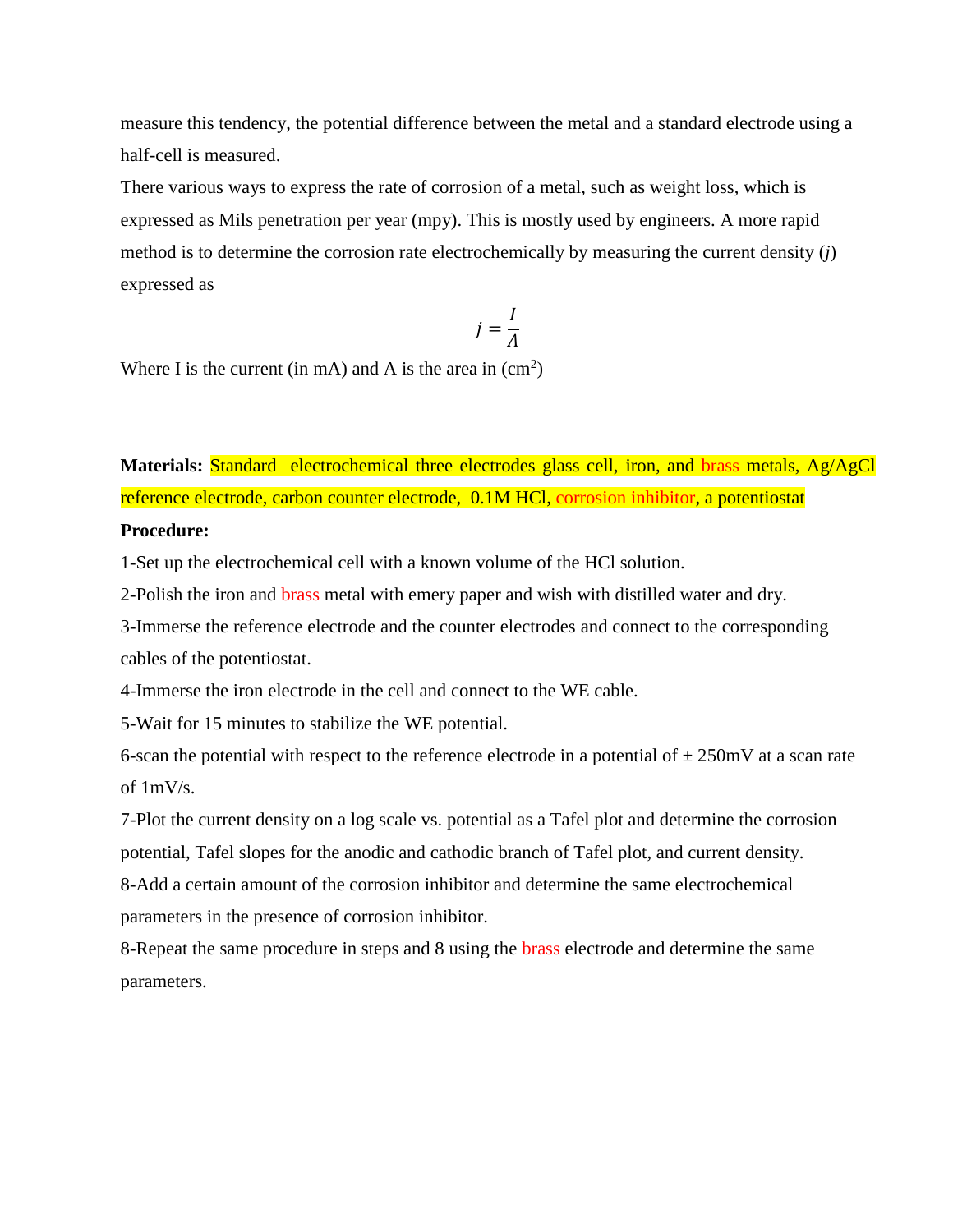# **Results**:

- 1- Graph the current density versus potential. Overlay the four graphs for comparison
- 2- Tabulate the results obtained above in the table below and compare the rate of corrosion of both metals and the effect of corrosion inhibitor on the observed electrochemical parameters

| solution              |                     | Corrosion      | Anodic slope | Cathodic Slope | Corrosion current |
|-----------------------|---------------------|----------------|--------------|----------------|-------------------|
|                       |                     | potential (mV) |              |                | density           |
| $0.1M$ HCl            | Fe metal            |                |              |                |                   |
| $0.1M$ HCl+ inhibitor | Fe metal            |                |              |                |                   |
| $0.1M$ HCl            | <b>Brass metals</b> |                |              |                |                   |
| $0.1M$ HCl+ inhibitor | <b>Brass metals</b> |                |              |                |                   |

<sup>3-</sup> Calculate the percentage of corrosion rate in the presence of inhibitor to that in the absence of corrosion inhibitor.

4- Write the possible anodic and cathodic reactions for both metals.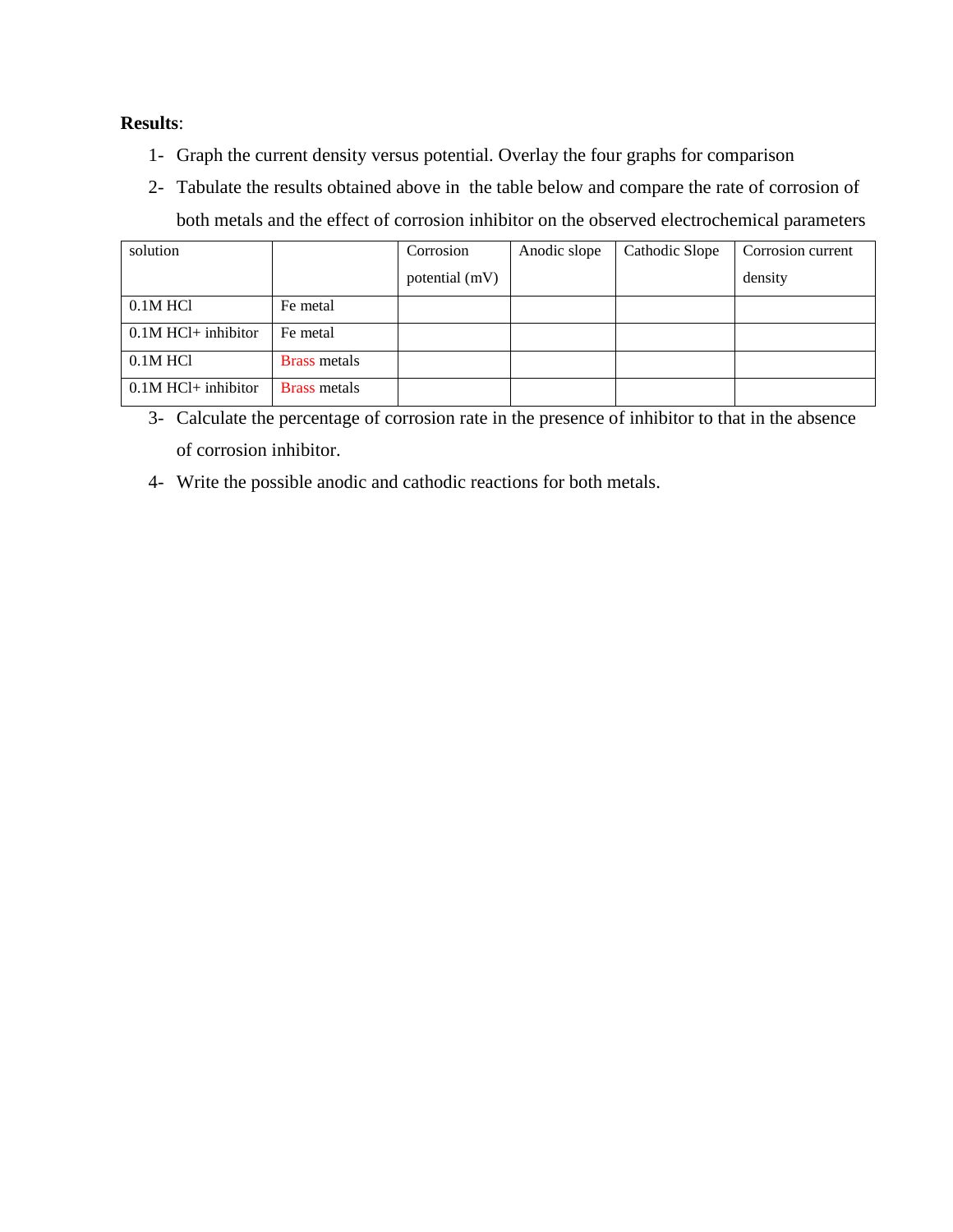**Title of experiment:** Cyclic voltammetric study of ferrocyanide/ferricyanide redox couple **Aim:**

To perfrom a cyclic voltammetric study of ferrocyanide/ferricyanide redox couple and show the reversibility of this system

**Introduction:** Cyclic voltammetry (CV) is a versatile electroanalytical technique for the study of electroactive species. CV monitors the redox behavior of chemical species within a wide potential range. The current at the working electrode is monitored as a triangular excitation potential is applied to the electrode. The resulting voltammogram can be analyzed for fundamental information regarding the redox reaction. Cyclic voltammograms are the electrochemical equivalent to the spectra in optical spectroscopy.

The potential at the working electrode (WE) is controlled versus a reference electrode (RE), Ag/AgCl(s)/(satd. KCl) electrode. The controlling potential that is applied across the WE and the auxiliary electrodes is the excitation signal. The excitation signal is varied linearly with time; first scan positively (-200 mV vs. RE to 800 mV vs. RE). Then the potential is scanned in reverse, causing a negative scan back to the original potential to complete the cycle. Single or multiple cycles can be used on the same surface. A cyclic voltammogram is the plot of the response current at the working electrode to the applied excitation potential.

As shown in Figure 1 the potential is scanned positively (forward scan,) and is sufficiently positive to oxidize  $Fe(CN)<sub>6</sub><sup>4</sup>$  species, the anodic current is due to the oxidation process,

$$
\text{Fe(CN)}_6{}^{4-} \rightarrow \text{Fe(CN)}_6{}^{3-} + e^- \tag{1}
$$

The electrode acts as an oxidant and the oxidation current increases to a peak. The concentration of  $Fe(CN)<sub>6</sub><sup>-4</sup>$  at the electrode surface depletes and the current then decays. As the scan direction is switched to negative, for the reverse scan the potential is still sufficiently positive to oxidize  $Fe(CN)<sub>6</sub><sup>4</sup>$ , so anodic current continues even though the potential is now scanning in the negative direction. When the electrode becomes a sufficiently strong reductant,  $Fe(CN)<sub>6</sub><sup>3</sup>$ , which has been forming adjacent to the electrode surface, will be reduced by the electrode process,

$$
\text{Fe(CN)}_6{}^{3-} + e^- \rightarrow \text{Fe(CN)}_6{}^{4-} \tag{2}
$$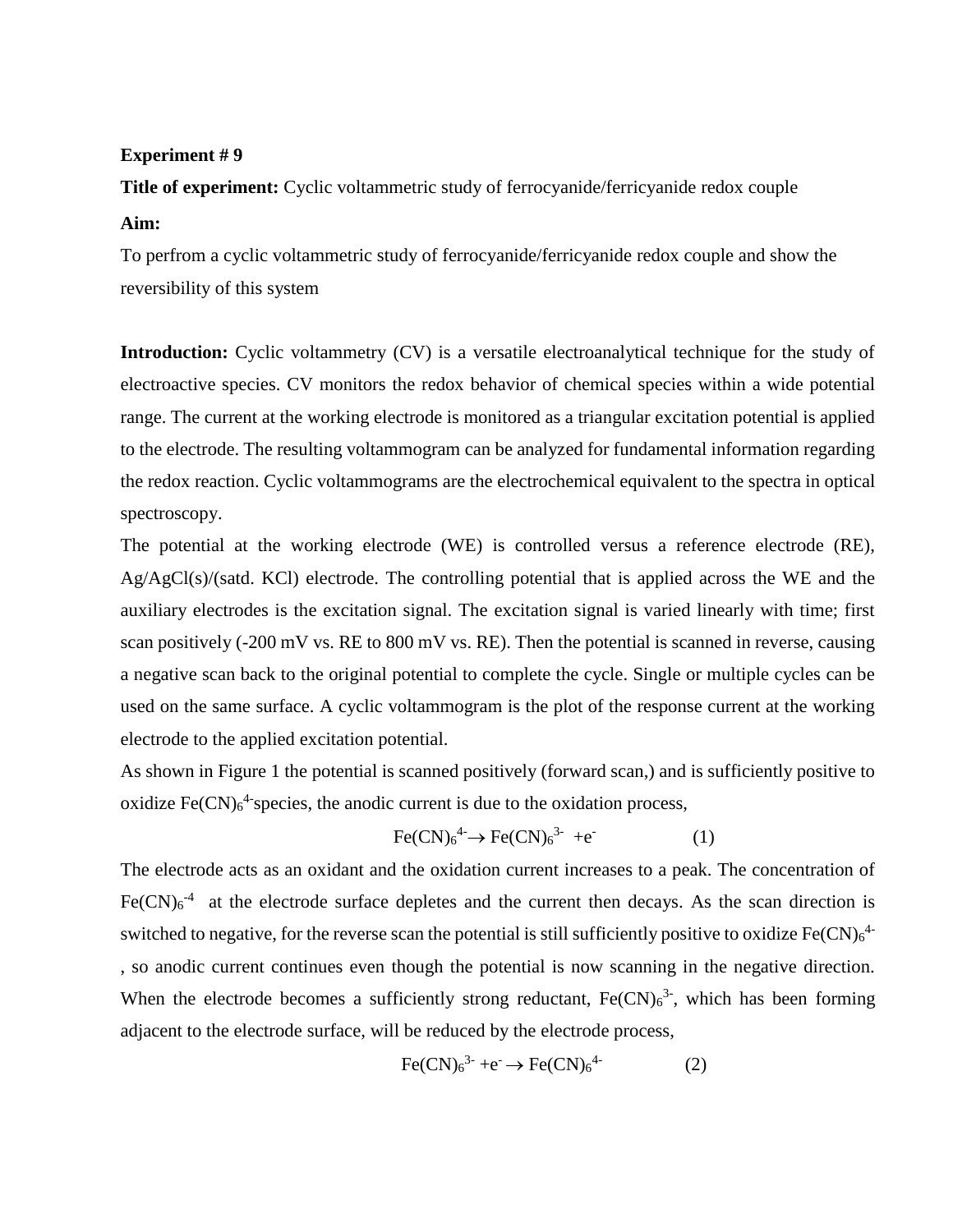resulting in a cathodic current which peaks and then decays of  $Fe(CN)<sub>6</sub><sup>3</sup>$  in the solution adjacent to the electrode is consumed.

In the forward scan Fe(CN) $_6$ <sup>-3</sup> is electrochemically generated from Fe(CN) $_6$ <sup>4-</sup> (anodic process) and in the reverse scan this  $Fe(CN)_{6}^{-3}$  is reduced back to  $Fe(CN)_{6}^{-4}$  (cathodic process). Note that the technique of CV rapidly generates various oxidation states.

The quantities of note a CV plot are the anodic peak current  $i_{pa}$ , cathodic peak current  $i_{pc}$ , anodic peak potential  $E_{pa}$ , and cathodic peak potential  $E_{pc}$ . Measuring  $i_p$  does involve the extrapolation of the baseline current as shown in Figure 1 below.



- A. Start of the potential scan, no reducible or oxidizable species present in this potential range.
- B. Around 0.4V, current begins because of the following oxidation at the anode:

$$
Fe(CN)64- \rightarrow Fe(CN)63- +e^-
$$

- B.-D. Rapid increase in current as the surface concentration of  $Fe(CN)<sub>6</sub><sup>4</sup>$  decreases
	- D. Anodic peak potential (*Ep*a) and peak current (*ipa*)

D.-F. Current decays rapidly as the diffusion layer is extended further from the electrode surface.

F. Scan direction switched (0.75 V), potential still positive enough to cause oxidation of  $Fe(CN)<sub>6</sub><sup>4</sup>$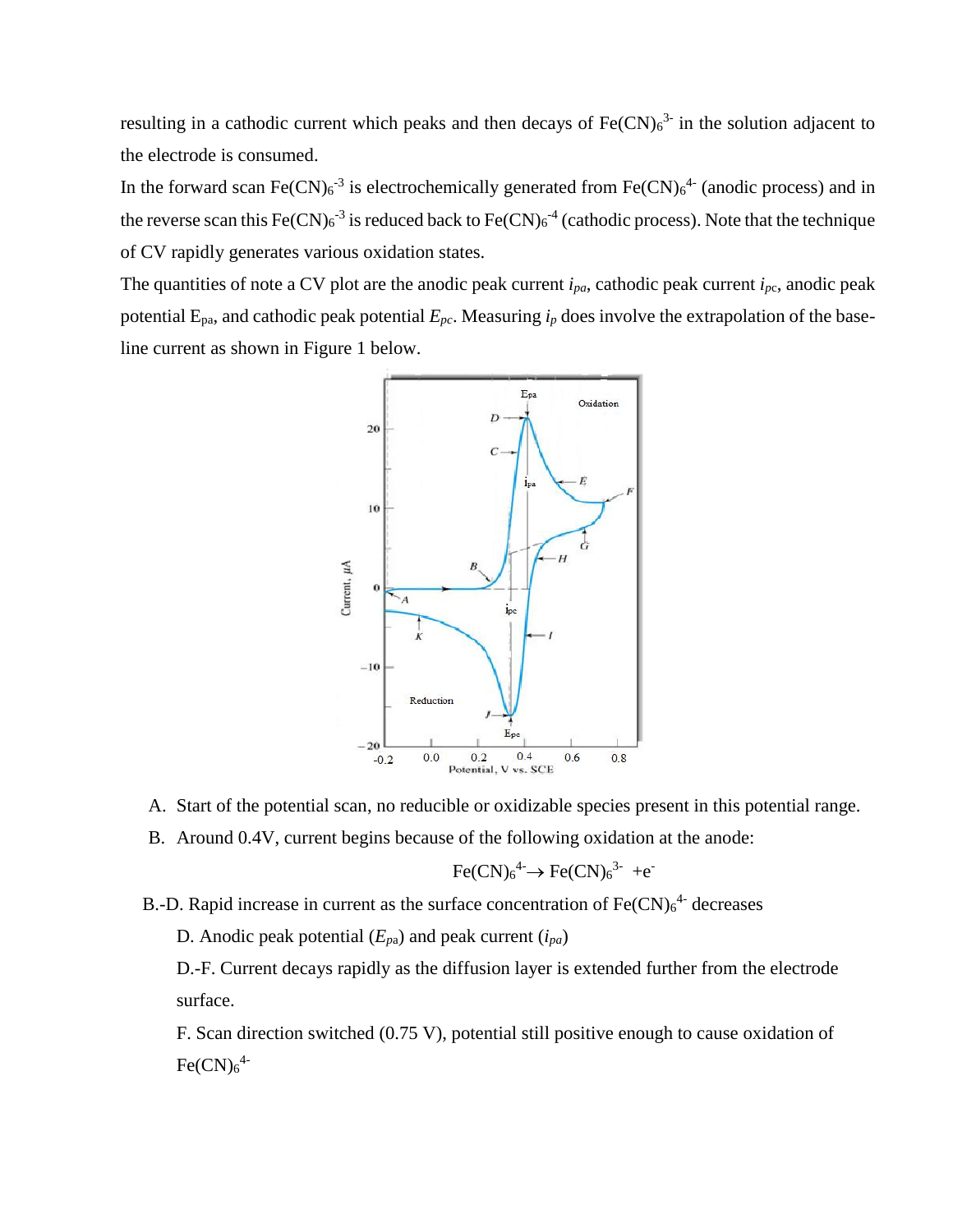F.-J. Eventually oxidation of  $Fe(CN)<sub>6</sub><sup>4-</sup>$  no longer occurs and cathodic current results from the reduction of  $Fe(CN)<sub>6</sub><sup>3</sup>$ 

$$
\text{Fe(CN)}_{6}^{3-} + e^- \rightarrow \text{Fe(CN)}_{6}^{4-}
$$

J. Cathodic peak potential  $(E_{pc})$  and peak current  $(i_{pc})$ .

K. Cathodic current decreases as the accumulated  $Fe(CN)<sub>6</sub><sup>3</sup>$  is used up at the cathodic reaction.

A redox couple in which half reactions rapidly exchange electrons at the working electrode are said to be electrochemically reversible couples. The formal oxidation potential  $E^{\circ'}$  (different from  $E^{\circ}$ , strictly speaking) for such a reversible couple is the mean of  $E_{pa}$  and  $E_{pc}$  and the  $i_{pa}$  and  $i_{pc}$  are very close in magnitude.

$$
E^{o} = \frac{E_{pa} + E_{pc}}{2} \tag{3}
$$

The number of electrons involved in the redox reaction for a reversible couple is related to the difference in peak potentials by:

$$
E_{pa} - E_{pc} = \frac{57mV}{n} \tag{4}
$$

For slow electron transfers at the electrode surface, i.e. irreversible processes, the difference of peak potentials widen.

The peak current in reversible systems for the forward scan is given by Randles-Sevcik equation,

$$
i_p = 2.686 \times 10^5 n^{3/2} AcD^{1/2} v^{1/2}
$$
 (5)

where,  $i_{pa}$  = peak current in Ampere; n = number of electrons involved,; A = electrode area in cm<sup>2</sup>; D = diffusion coefficient, cm<sup>2</sup>/s; C = concentration in mol/L and  $v =$  scan rate inV/s. Thus,  $i_p$  increases with the square root of v and is directly proportional to the concentration of the species. The values of  $i_{pa}$  and  $i_{pc}$  are very similar for a one-step reversible couple leading to their ratio to be unity. The ratio of peak currents may differ from unity if the reactions coupled to another electrode process.

#### **Materials:**

Potentiostat, glassy carbon working electrode (radius 3.0 mm), platinum auxiliary electrode, Ag/AgCl reference electrode, nitrogen cylinder, polishing material. 10 mM  $K_3Fe(CN)_6$  in 1.0 M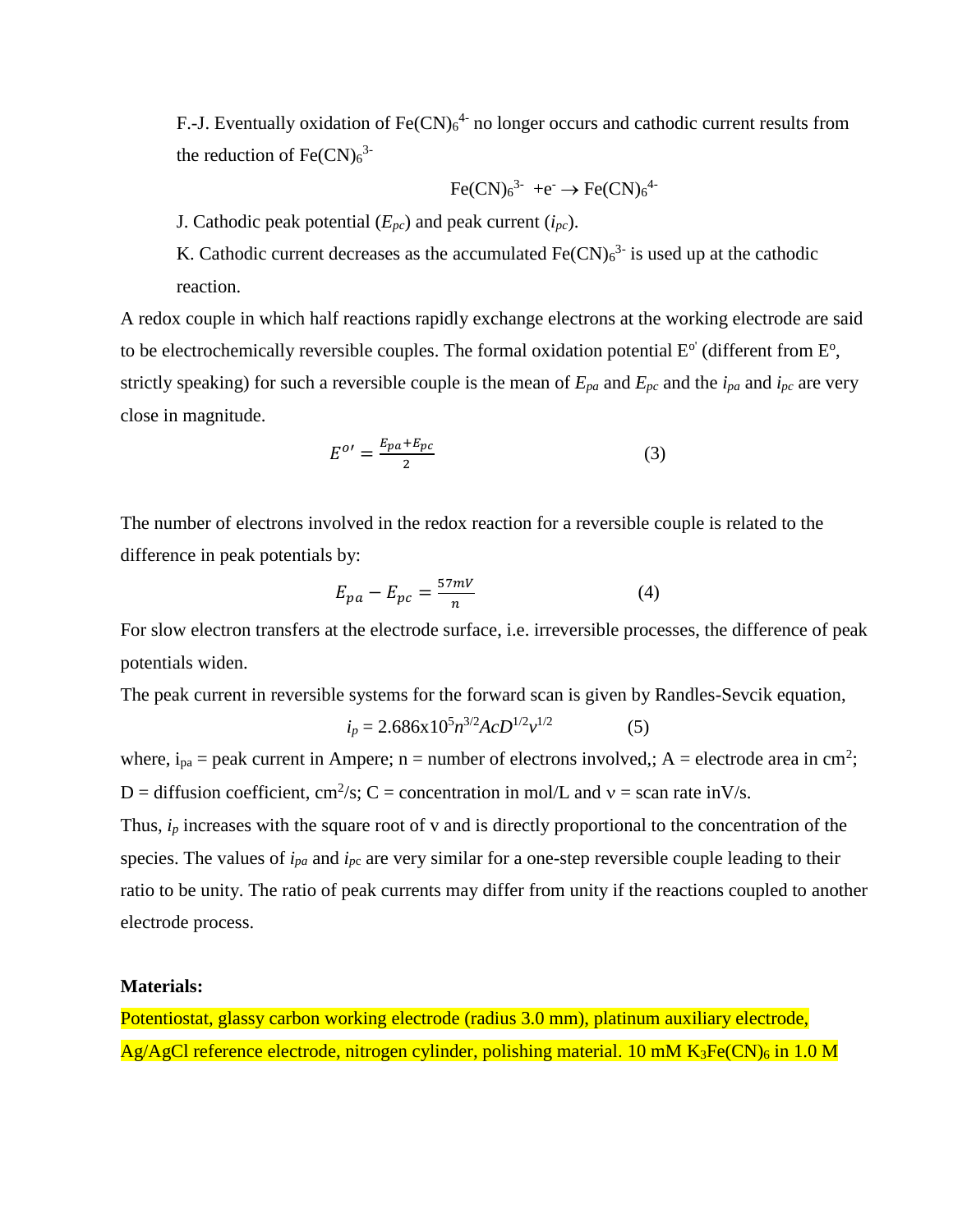# potassium nitrate solution,  $1.0 M KNO<sub>3</sub>$  (matrix), Unknown:  $K<sub>3</sub>Fe(CN)<sub>6</sub>$  in  $1.0 M KNO<sub>3</sub>$ ,  $1000ppm$  $K_3Fe(CN)_6$  in 1.0 M potassium nitrate solution.

## **Procedure:**

Polish the electrode surface to a mirror finish with alumina slurry and rinse well with DI water and dry it. Fill the cell with 15 mL 10 mM  $K_3Fe(CN)_6$  in 1.0 M KNO<sub>3</sub>. Deoxygenate the solution by purging with nitrogen for approximately 10 min. Turn off the purging but maintain an envelope of nitrogen over the solution. Set the scan parameters suggested below, they may be changed appropriately.

| Initial $E(mV)$      | $-200$             | Hold Initial (sec)   |      |
|----------------------|--------------------|----------------------|------|
| Forward E Limit (mV) | $\overline{1}$ 700 | Current range $(uA)$ | auto |
| Final $E(mV)$        | $-200$             | Number of scans      |      |
| Scan rate $(mV/s)$   | 50                 |                      |      |

Excite the working electrode with the potential scan and obtain the background CV of the supporting electrolyte solution. (Save all data in named files.) .

Using the same solution and obtain CV's at the following scan rates ( $v$ ): 20, 50, 75, 125, 150, 175, and 200 mV/s. Between each scan, pass nitrogen through the cell to restore initial conditions and allow the system to acquire quiescence before applying the excitation potential scan. Determine the concentration of the unknown by the standard addition method. (Use 100uL aliquots of stock standard solution at each addition)

# **Results:**

Draw the obtained cyclic voltammograms using excel.

# **Report**:

- 1. Plot  $i_{pc}$ , vs  $v^{1/2}$ ,  $i_{pa}$  vs  $v^{1/2}$ .
- 2. Plot  $E_p$  values vs v. for the above runs comment on the reversibility.

3. Verify the formal standard electrode potential of Fe(II)/Fe(III) system and the number of electrons involved in the half-reaction, n, from appropriate plots.

- 4. Determine the diffusion coefficients of the two species.
- 5. Present voltammograms of appropriate 'sets' overlapped on the same paper.
- 6. Using the standard addition method to determine the concentration of the unknown solution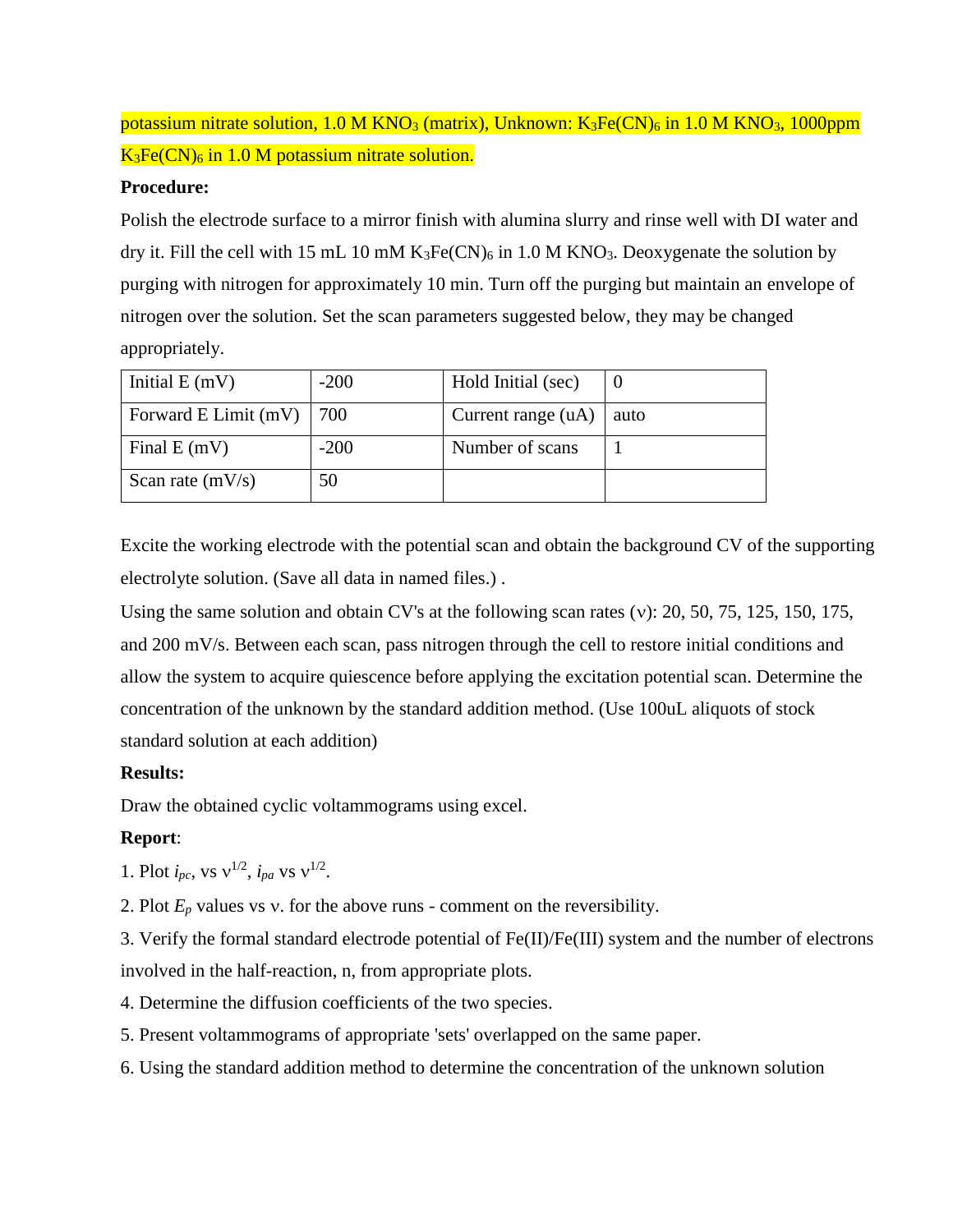**Title of experiment:** hydrogen evolution reaction overpotential on different electrodes

# **Aim:**

1-To show that hydrogen evolution takes place at different potentials depending on the electrode material (Pb, Ag).

2- To determine the overvoltage, the exchange current density, and Tafel slope for the hydrogen evolution reaction on two metals.

# Introduction:

The potential *E* at which a reaction takes place depends on the nature and physical condition of the electrode surface. *E* is different from the reversible potential *Ee*, given by the Nernst equation. The difference between these potentials is a direct measure of the irreversibility of the electrochemical process and is known as the overvoltage or overpotential,

$$
\eta = E - E_e \tag{1}
$$

Basic electrode kinetics shows that the overpotential  $(\eta)$  is correlated to the rate of the electrode reaction given by the current density (*j*)using the known Tafel equation expressed as

 $\eta = a - b \log j$  (2)

Whereas *b* is the Tafel slope.

*J* is calculated by the dividing current (I) by the electrode area (A) i.e.

$$
j = \frac{I}{A} \tag{3}
$$

At equilibrium, the net current density is zero which means that the rate of the anodic and cathodic reaction is equal. At this case the current density is known as the exchange current density (*jo*):

$$
\eta = 0 \qquad \log j_o = a/b \tag{4}
$$

Exchange current density is considered as a measure of the rate of reaction on the electrode surface. The higher the value of  $j<sub>o</sub>$  the higher the rate and the lower the value of  $\eta$ .

From equation (4) the value of *j<sub>o</sub>* depends on both the reaction and electrode nature.

# **Materials:**

Standard electrochemical three electrodes glass cell, Ag/AgCl reference electrode, carbon counter electrode,  $0.1M H<sub>2</sub>SO<sub>4</sub>$  solution, a potentiostat, Pb, and Ag electrodes.

# **Procedure:**

1-Set up the electrochemical cell with a known volume of the  $H<sub>2</sub>SO<sub>4</sub>$  solution.

2-Polish the Pb and Ag metals with emery paper and wish with distilled water and dry.